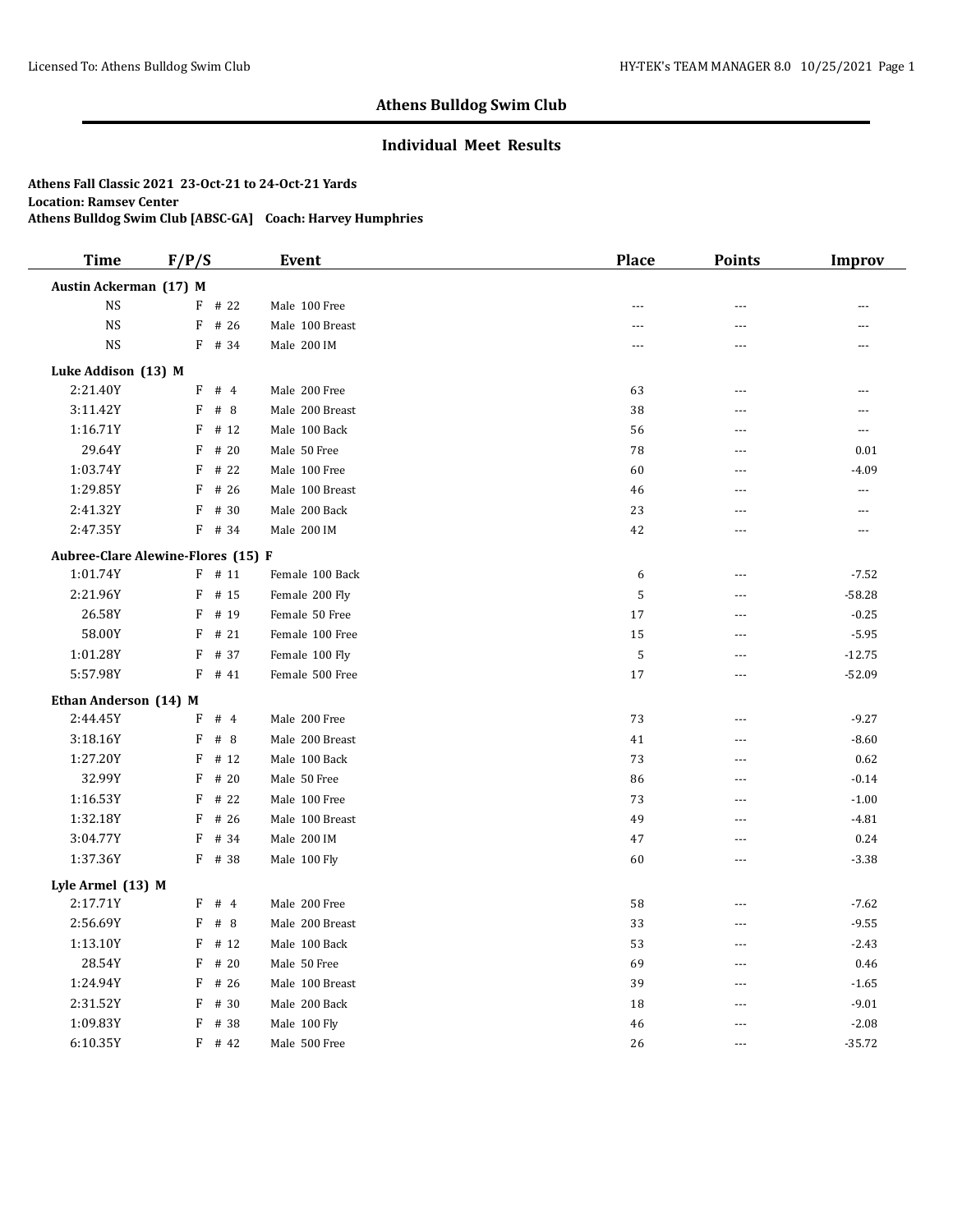## **Individual Meet Results**

| <b>Time</b>           | F/P/S                            | Event                        | Place          | <b>Points</b>  | <b>Improv</b>  |
|-----------------------|----------------------------------|------------------------------|----------------|----------------|----------------|
| Edie Ash (11) F       |                                  |                              |                |                |                |
| 1:14.38Y              | # 1<br>F                         | Female 12 & Under 100 Free   | 22             | $- - -$        | $-11.19$       |
| 1:34.57Y              | $\boldsymbol{\mathrm{F}}$<br># 5 | Female 12 & Under 100 Breast | 18             | $\overline{a}$ | $-14.19$       |
| 37.89Y                | F<br>#9                          | Female 12 & Under 50 Back    | 16             | ---            | $-6.18$        |
| 33.26Y                | F<br># 17                        | Female 12 & Under 50 Free    | 23             | $---$          | $-0.32$        |
| 2:51.81Y              | F<br># 23                        | Female 12 & Under 200 Free   | 22             | $\overline{a}$ | $-28.76$       |
| 43.71Y                | F<br># 27                        | Female 12 & Under 50 Breast  | 12             | $\sim$         | $-0.39$        |
| 1:23.19Y              | # 31<br>F                        | Female 12 & Under 100 Back   | 16             | $\overline{a}$ | $-16.20$       |
| 1:24.14Y              | F<br># 35                        | Female 12 & Under 100 IM     | 13             | ---            | $-9.87$        |
| Lucy Attaway (12) F   |                                  |                              |                |                |                |
| 1:30.75Y              | F<br># 5                         | Female 12 & Under 100 Breast | 14             | $\sim$         | $-8.08$        |
| 36.97Y                | F<br># 9                         | Female 12 & Under 50 Back    | 10             | $\sim$         | $-0.33$        |
| 31.72Y                | $F$ # 17                         | Female 12 & Under 50 Free    | 12             | ---            | 0.01           |
| Nicolas Avelar (12) M |                                  |                              |                |                |                |
| 1:04.55Y              | F<br>#2                          | Male 12 & Under 100 Free     | 8              | $\sim$         | $-8.51$        |
| 1:24.41Y              | F<br># 6                         | Male 12 & Under 100 Breast   | 5              | ---            | $-7.53$        |
| 1:17.73Y              | F<br># 14                        | Male 12 & Under 100 Fly      | 9              | $\sim$         | $-8.82$        |
| 29.63Y                | F<br># 18                        | Male 12 & Under 50 Free      | 9              | $\overline{a}$ | $-0.68$        |
| 2:22.09Y              | F<br># 24                        | Male 12 & Under 200 Free     | $\overline{7}$ | $\sim$         | $-14.48$       |
| 38.83Y                | # 28<br>F                        | Male 12 & Under 50 Breast    | 5              | $\overline{a}$ | $-0.59$        |
| 1:14.59Y              | F<br># 36                        | Male 12 & Under 100 IM       | $\, 8$         | $\sim$ $\sim$  | $-5.57$        |
| 34.15Y                | F<br># 40                        | Male 12 & Under 50 Fly       | 10             | $-$            | $-1.77$        |
| Nicole Avelar (15) F  |                                  |                              |                |                |                |
| 2:35.48Y              | F<br># 7                         | Female 200 Breast            | 3              | $\sim$         | 1.94           |
| 1:05.10Y              | F<br># 11                        | Female 100 Back              | 13             | ---            | $-0.47$        |
| 2:25.74Y              | F<br># 15                        | Female 200 Fly               | 8              | $\overline{a}$ | 5.84           |
| 1:14.82Y              | F<br># 25                        | Female 100 Breast            | 6              | $\sim$         | 2.78           |
| 2:23.75Y              | F<br># 33                        | Female 200 IM                | 14             | $\overline{a}$ | 4.98           |
| 1:03.29Y              | $F$ # 37                         | Female 100 Fly               | 9              | $- - -$        | 2.17           |
| Kipras Bahr (12) M    |                                  |                              |                |                |                |
| 58.35Y                | #2<br>F                          | Male 12 & Under 100 Free     | $\overline{c}$ | $\overline{a}$ | $\overline{a}$ |
| 32.63Y                | F<br># 10                        | Male 12 & Under 50 Back      | $\overline{2}$ | $- - -$        | $-2.80$        |
| 1:08.25Y              | F<br># 14                        | Male 12 & Under 100 Fly      | $\overline{2}$ | $\sim$         | ---            |
| 26.12Y                | F<br># 18                        | Male 12 & Under 50 Free      | $\overline{2}$ | $-$            | $-0.69$        |
| 2:08.10Y              | F<br># 24                        | Male 12 & Under 200 Free     | $\overline{2}$ | $---$          | ---            |
| 1:09.82Y              | F<br># 32                        | Male 12 & Under 100 Back     | $\overline{c}$ | $- - -$        | $\cdots$       |
| 1:09.45Y              | F<br># 36                        | Male 12 & Under 100 IM       | 3              |                | ---            |
| 30.02Y                | F<br># 40                        | Male 12 & Under 50 Fly       | $\overline{2}$ | $---$          | $-0.31$        |
|                       |                                  |                              |                |                |                |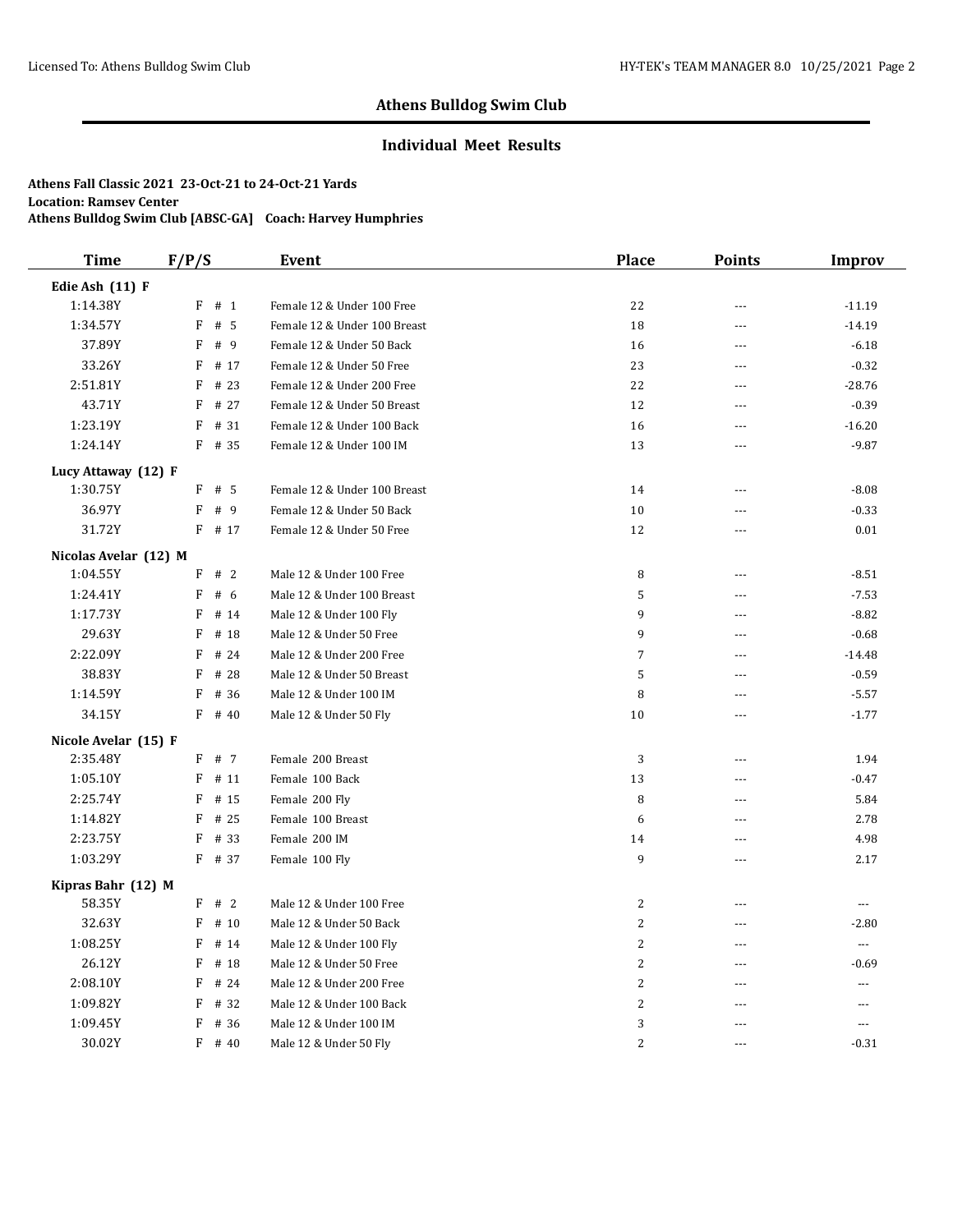## **Individual Meet Results**

| <b>Time</b>              | F/P/S                             | <b>Event</b>                 | <b>Place</b>   | <b>Points</b>  | Improv         |
|--------------------------|-----------------------------------|------------------------------|----------------|----------------|----------------|
| Sima Bahr (10) F         |                                   |                              |                |                |                |
| 1:20.46Y                 | $\mathbf F$<br># 1                | Female 12 & Under 100 Free   | 31             | $\overline{a}$ | $\overline{a}$ |
| 42.13Y                   | F<br># 9                          | Female 12 & Under 50 Back    | 30             | ---            | 0.90           |
| 1:38.75Y                 | F<br># 13                         | Female 12 & Under 100 Fly    | 15             | ---            | ---            |
| 37.85Y                   | $\boldsymbol{\mathrm{F}}$<br># 17 | Female 12 & Under 50 Free    | 38             | $\overline{a}$ | 3.44           |
| 2:55.30Y                 | F<br># 23                         | Female 12 & Under 200 Free   | 23             | $\overline{a}$ | ---            |
| 1:31.01Y                 | F<br># 31                         | Female 12 & Under 100 Back   | 20             | $\overline{a}$ | $---$          |
| 1:32.62Y                 | F<br># 35                         | Female 12 & Under 100 IM     | 22             | $\overline{a}$ | ---            |
| 41.16Y                   | $F$ # 39                          | Female 12 & Under 50 Fly     | 20             | ---            | 1.65           |
| Guadalupe Balber (16) F  |                                   |                              |                |                |                |
| 2:48.99Y                 | F # 3                             | Female 200 Free              | 74             | ---            | 20.38          |
| 2:32.23Y                 | F<br># 11                         | Female 100 Back              | 83             | $\overline{a}$ | 69.34          |
| 3:18.49Y                 | F<br># 15                         | Female 200 Fly               | 20             | $- - -$        | 18.26          |
| 34.48Y                   | $F$ # 19                          | Female 50 Free               | 86             | $- - -$        | 3.06           |
| Vianney Balber (12) F    |                                   |                              |                |                |                |
| 1:03.03Y                 | $F$ # 1                           | Female 12 & Under 100 Free   | 3              | ---            | $-8.61$        |
| 1:25.93Y                 | F<br># 5                          | Female 12 & Under 100 Breast | 6              | ---            | $-18.22$       |
| 33.42Y                   | F<br>#9                           | Female 12 & Under 50 Back    | 5              | $\overline{a}$ | $-1.26$        |
| 1:13.77Y                 | $F$ # 13                          | Female 12 & Under 100 Fly    | $\overline{4}$ | $\overline{a}$ | $-8.39$        |
| Eli Bates (15) M         |                                   |                              |                |                |                |
| 1:05.00Y                 | $F$ # 26                          | Male 100 Breast              | $\overline{4}$ | $\overline{a}$ | 1.82           |
| 2:05.03Y                 | F<br># 34                         | Male 200 IM                  | 5              | ---            | 0.03           |
| 4:56.91Y                 | $F$ # 42                          | Male 500 Free                | $\overline{4}$ | $\overline{a}$ | 4.39           |
| Martha Kyle Bates (13) F |                                   |                              |                |                |                |
| 2:48.27Y                 | F # 7                             | Female 200 Breast            | 17             | $\overline{a}$ | 11.77          |
| 1:12.70Y                 | $F$ # 11                          | Female 100 Back              | 46             | ---            | 4.82           |
| 2:26.65Y                 | F<br># 15                         | Female 200 Fly               | 10             | ---            | $-2.82$        |
| 29.25Y                   | F<br># 19                         | Female 50 Free               | 59             | $\overline{a}$ | 0.21           |
| 1:19.15Y                 | F<br># 25                         | Female 100 Breast            | 19             | ---            | 5.60           |
| 2:33.52Y                 | F<br># 33                         | Female 200 IM                | 27             | $\sim$         | 13.10          |
| 1:11.62Y                 | F<br># 37                         | Female 100 Fly               | 30             | $\overline{a}$ | 2.71           |
| 5:59.21Y                 | $F$ # 41                          | Female 500 Free              | 19             | ---            | $-11.19$       |
| Harrison Bluhm (9) M     |                                   |                              |                |                |                |
| 1:35.99Y                 | #2<br>F                           | Male 12 & Under 100 Free     | 36             | $\overline{a}$ | $-15.90$       |
| 2:41.44Y                 | F<br># 6                          | Male 12 & Under 100 Breast   | 33             | $\overline{a}$ | $\cdots$       |
| 52.91Y                   | F<br># 10                         | Male 12 & Under 50 Back      | 32             | $---$          | $-1.77$        |
| 43.14Y                   | $F$ # 18                          | Male 12 & Under 50 Free      | 38             | $\overline{a}$ | $-4.43$        |
|                          |                                   |                              |                |                |                |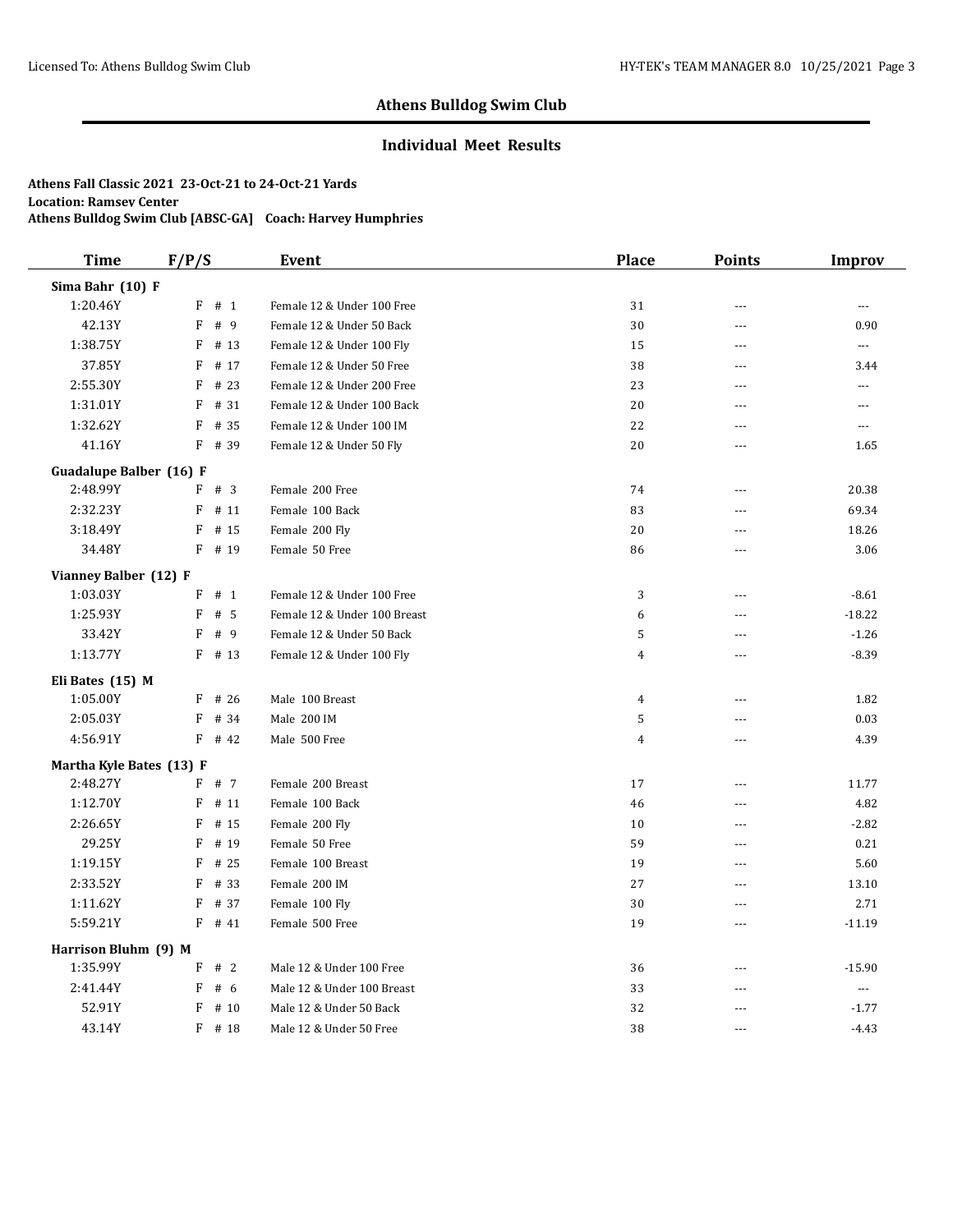## **Individual Meet Results**

| <b>Time</b>          | F/P/S |        | Event                        | <b>Place</b>             | <b>Points</b>  | <b>Improv</b>  |
|----------------------|-------|--------|------------------------------|--------------------------|----------------|----------------|
| Renn Borger (10) F   |       |        |                              |                          |                |                |
| 2:15.67Y             | F     | # 1    | Female 12 & Under 100 Free   | 67                       | $\sim$         | ---            |
| 3:16.19Y DQ          | F     | # 5    | Female 12 & Under 100 Breast | $\overline{a}$           | $\overline{a}$ | ---            |
| 1:06.67Y             | F     | # 9    | Female 12 & Under 50 Back    | 68                       | $-$            | ---            |
| 1:01.50Y             | F     | # 17   | Female 12 & Under 50 Free    | 68                       | $-$            | $-$            |
| <b>NS</b>            | F     | # 27   | Female 12 & Under 50 Breast  | $\overline{\phantom{a}}$ | $-$            | ---            |
| <b>NS</b>            | F     | # 31   | Female 12 & Under 100 Back   | $---$                    | ---            | $\overline{a}$ |
| <b>NS</b>            | F     | # 35   | Female 12 & Under 100 IM     | $\cdots$                 | ---            | ---            |
| <b>NS</b>            | F     | # 39   | Female 12 & Under 50 Fly     | $\sim$                   | $\sim$ $\sim$  | ---            |
| Colin Boyle (12) M   |       |        |                              |                          |                |                |
| 1:06.20Y             | F     | #2     | Male 12 & Under 100 Free     | 12                       | $\sim$         | $-2.46$        |
| 1:32.69Y             | F     | #6     | Male 12 & Under 100 Breast   | 9                        | ---            | $-7.55$        |
| 1:16.62Y             | F     | # 14   | Male 12 & Under 100 Fly      | 8                        | $\sim$         | $-5.85$        |
| 30.76Y               |       | F # 18 | Male 12 & Under 50 Free      | 11                       | $-$            | 0.61           |
| Nola Bramlett (10) F |       |        |                              |                          |                |                |
| 1:26.18Y             | F     | # 1    | Female 12 & Under 100 Free   | 41                       | $\overline{a}$ | $-5.96$        |
| 1:47.36Y             | F     | #5     | Female 12 & Under 100 Breast | 35                       | ---            | $-12.43$       |
| 43.35Y               | F     | #9     | Female 12 & Under 50 Back    | 33                       | $---$          | $-2.17$        |
| 35.91Y               | F     | # 17   | Female 12 & Under 50 Free    | 33                       | $-$            | 1.25           |
| <b>NS</b>            | F     | #23    | Female 12 & Under 200 Free   | $---$                    | $-$            | $\overline{a}$ |
| <b>NS</b>            | F     | # 27   | Female 12 & Under 50 Breast  | $---$                    | $\sim$         | $\overline{a}$ |
| <b>NS</b>            | F     | # 35   | Female 12 & Under 100 IM     | $\sim$                   | $-$            | ---            |
| <b>NS</b>            | F     | # 39   | Female 12 & Under 50 Fly     | ---                      | $-$            | $\overline{a}$ |
| Noa Brown (11) F     |       |        |                              |                          |                |                |
| 1:25.43Y             | F     | # 1    | Female 12 & Under 100 Free   | 38                       | $\overline{a}$ | $-9.13$        |
| 2:04.62Y             | F     | # 5    | Female 12 & Under 100 Breast | 47                       | $---$          | $-22.78$       |
| 43.92Y               | F     | # 9    | Female 12 & Under 50 Back    | 35                       | $\overline{a}$ | 2.27           |
| 38.61Y               | F     | # 17   | Female 12 & Under 50 Free    | 42                       | $-$            | 0.78           |
| Thomas Brown (13) M  |       |        |                              |                          |                |                |
| 2:16.50Y             | F     | #4     | Male 200 Free                | 53                       | $\overline{a}$ | $-14.30$       |
| 2:52.02Y             | F     | #8     | Male 200 Breast              | 27                       | $\sim$         | $-16.96$       |
| 1:10.72Y             | F     | # 12   | Male 100 Back                | 49                       | $\sim$         | $-9.30$        |
| 28.62Y               | F     | # 20   | Male 50 Free                 | 70                       | $\sim$         | $-0.80$        |
| 1:03.21Y             | F     | # 22   | Male 100 Free                | 59                       | $\sim$         | $-5.46$        |
| 1:18.91Y             | F     | # 26   | Male 100 Breast              | 33                       | $\sim$         | $-14.29$       |
| 1:12.97Y             | F     | # 38   | Male 100 Fly                 | 52                       | ---            | $-19.59$       |
| 6:03.41Y             | F     | # 42   | Male 500 Free                | 25                       | $---$          | $---$          |
|                      |       |        |                              |                          |                |                |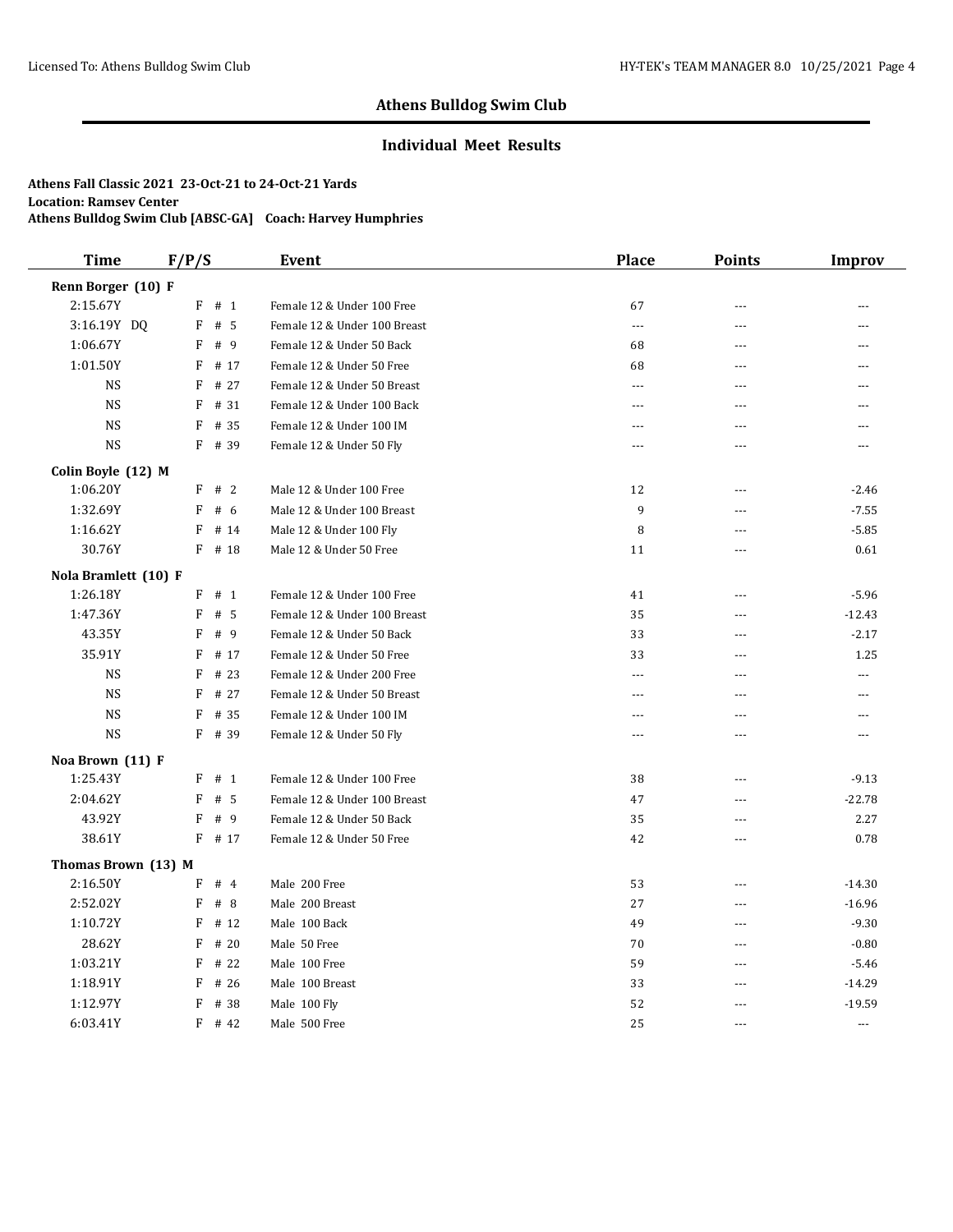## **Individual Meet Results**

| <b>Time</b>             | F/P/S |          | <b>Event</b>                 | <b>Place</b> | <b>Points</b> | <b>Improv</b>         |
|-------------------------|-------|----------|------------------------------|--------------|---------------|-----------------------|
| Haylee Cain (12) F      |       |          |                              |              |               |                       |
| 1:04.50Y                |       | $F$ # 1  | Female 12 & Under 100 Free   | 6            | ---           | $-4.22$               |
| 1:32.88Y                | F     | #5       | Female 12 & Under 100 Breast | 16           | $---$         | $-3.00$               |
| 36.10Y                  | F     | #9       | Female 12 & Under 50 Back    | 8            | $---$         | $-0.81$               |
| 28.67Y                  | F     | # 17     | Female 12 & Under 50 Free    | 3            | ---           | $-0.32$               |
| 2:22.55Y                | F     | # 23     | Female 12 & Under 200 Free   | 6            | $---$         | $-3.94$               |
| 1:21.03Y                | F     | # 31     | Female 12 & Under 100 Back   | 12           | ---           | $-13.03$              |
| 1:17.51Y                | F     | # 35     | Female 12 & Under 100 IM     | 5            | $---$         | $-2.39$               |
| 36.84Y                  |       | F # 39   | Female 12 & Under 50 Fly     | 12           | ---           | 1.01                  |
| Makaylee Cain (16) F    |       |          |                              |              |               |                       |
| 2:09.48Y                |       | F # 3    | Female 200 Free              | 24           | ---           | 1.45                  |
| 2:45.47Y                | F     | # 7      | Female 200 Breast            | 13           | ---           | 3.21                  |
| 1:11.11Y                | F     | # 11     | Female 100 Back              | 40           | ---           | 2.88                  |
| 28.38Y                  | F     | # 19     | Female 50 Free               | 48           | ---           | 0.89                  |
| 1:01.57Y                | F     | # 21     | Female 100 Free              | 40           | $---$         | 2.48                  |
| 1:16.43Y                | F     | # 25     | Female 100 Breast            | 9            | ---           | 0.92                  |
| 2:29.10Y                | F     | # 33     | Female 200 IM                | 23           | $---$         | $-32.87$              |
| 5:54.17Y                | F     | # 41     | Female 500 Free              | 15           | ---           | 13.39                 |
| Owen Campagna (10) M    |       |          |                              |              |               |                       |
| 1:34.58Y                | F     | #2       | Male 12 & Under 100 Free     | 34           | ---           | $- - -$               |
| 1:53.38Y DQ             | F     | # $6$    | Male 12 & Under 100 Breast   | $---$        |               |                       |
| 57.50Y DQ               | F     | # 10     | Male 12 & Under 50 Back      | ---          |               |                       |
| 42.77Y                  |       | $F$ # 18 | Male 12 & Under 50 Free      | 37           | ---           | ---                   |
| Harrison Carmack (17) M |       |          |                              |              |               |                       |
| 1:06.86Y                |       | $F$ # 12 | Male 100 Back                | 35           | ---           | $-14.75$              |
| 25.33Y                  |       | $F$ # 20 | Male 50 Free                 | 45           | $---$         | $-0.05$               |
| Simon Casey (16) M      |       |          |                              |              |               |                       |
| 48.10Y                  |       | $F$ # 22 | Male 100 Free                | $\mathbf{1}$ | ---           | $-0.28$               |
| <b>NS</b>               | F     | # 30     | Male 200 Back                | ---          | ---           | $\scriptstyle \cdots$ |
| 53.08Y                  | F     | # 38     | Male 100 Fly                 | 3            | ---           | $-2.50$               |
| 4:41.81Y                |       | $F$ # 42 | Male 500 Free                | $\mathbf{1}$ | ---           | 2.11                  |
| Mary Kate Clark (11) F  |       |          |                              |              |               |                       |
| 1:35.31Y                |       | F # 1    | Female 12 & Under 100 Free   | 52           |               | $-14.57$              |
| 1:52.80Y                | F     | # 5      | Female 12 & Under 100 Breast | 39           | ---           | $-20.09$              |
| 51.02Y                  | F     | # 9      | Female 12 & Under 50 Back    | 49           | ---           | $-0.16$               |
| 40.38Y                  | F     | # 17     | Female 12 & Under 50 Free    | 50           | ---           | $-0.78$               |
| 3:28.49Y                | F     | # 23     | Female 12 & Under 200 Free   | 31           |               | $\scriptstyle\cdots$  |
| 52.03Y                  | F     | # 27     | Female 12 & Under 50 Breast  | 29           | ---           | $-2.14$               |
| 1:48.83Y                | F     | # 35     | Female 12 & Under 100 IM     | 34           |               | ---                   |
| 54.99Y                  |       | F # 39   | Female 12 & Under 50 Fly     | 37           | $---$         | $\sim$ $\sim$ $\sim$  |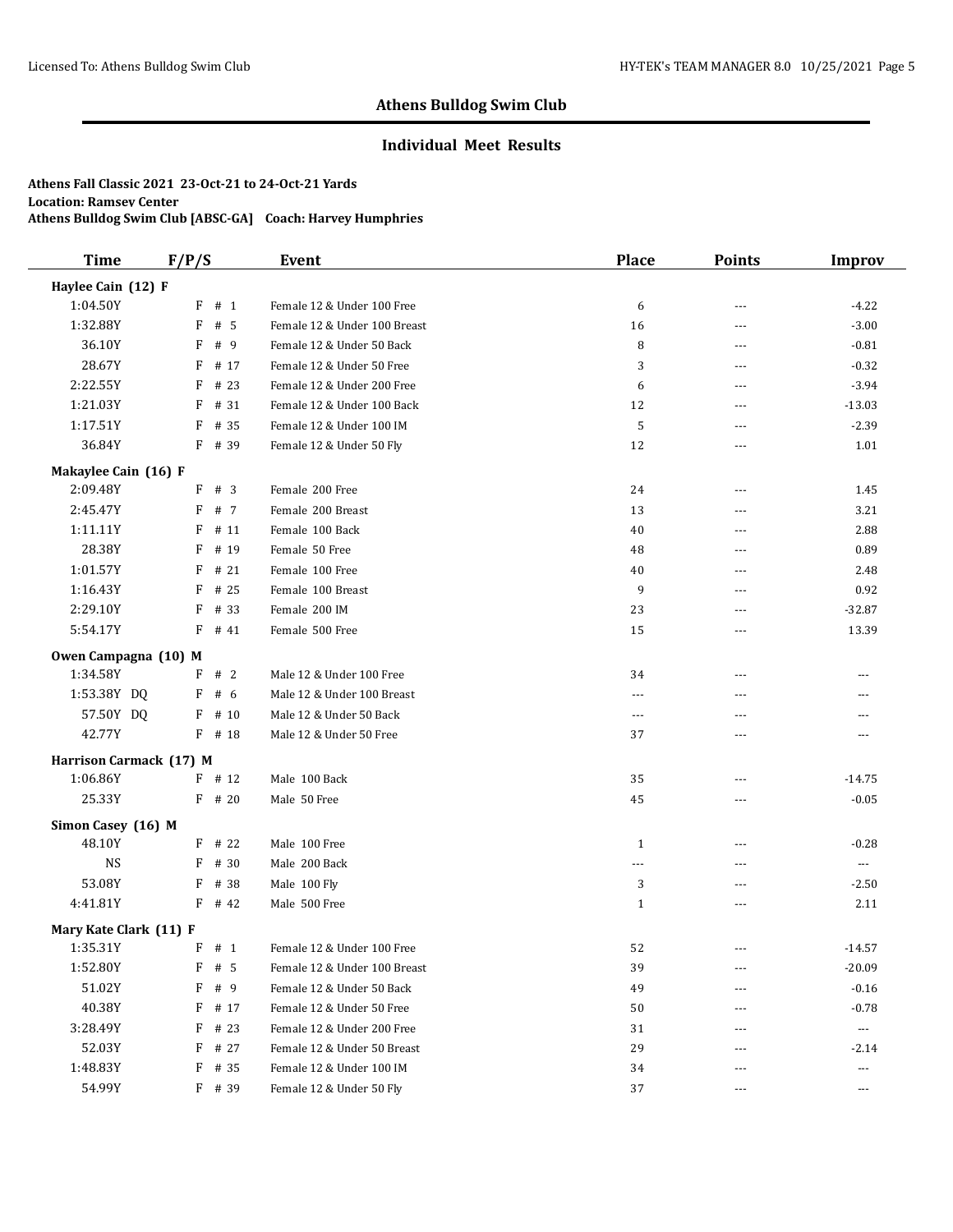## **Individual Meet Results**

| <b>Time</b>              | F/P/S        |          | <b>Event</b>                 | <b>Place</b>   | <b>Points</b> | <b>Improv</b>        |
|--------------------------|--------------|----------|------------------------------|----------------|---------------|----------------------|
| Lucy Cochran (10) F      |              |          |                              |                |               |                      |
| 1:31.39Y                 | $\mathbf{F}$ | # 1      | Female 12 & Under 100 Free   | 50             | $---$         | $\frac{1}{2}$        |
| 1:53.37Y                 | F            | # 5      | Female 12 & Under 100 Breast | 40             | ---           | $\overline{a}$       |
| 48.79Y                   | F            | # 9      | Female 12 & Under 50 Back    | 46             | ---           | 0.31                 |
| 39.53Y                   | F            | # 17     | Female 12 & Under 50 Free    | 47             | ---           | $-0.38$              |
| 3:34.47Y                 | F            | # 23     | Female 12 & Under 200 Free   | 34             | ---           | ---                  |
| 55.44Y                   | F            | # 27     | Female 12 & Under 50 Breast  | 34             | ---           | 0.80                 |
| 1:52.17Y                 | F            | # 35     | Female 12 & Under 100 IM     | 38             | $---$         | $-8.23$              |
| 55.98Y                   |              | $F$ # 39 | Female 12 & Under 50 Fly     | 38             | ---           | ---                  |
| Mabry Cole (15) F        |              |          |                              |                |               |                      |
| 2:26.47Y                 | F            | # 3      | Female 200 Free              | 56             | ---           | $-0.53$              |
| <b>NS</b>                | F            | # 7      | Female 200 Breast            | $\cdots$       | ---           | ---                  |
| <b>NS</b>                | F            | # 11     | Female 100 Back              | $- - -$        | $---$         | $\sim$ $\sim$ $\sim$ |
| 28.40Y                   | F            | # 19     | Female 50 Free               | 49             | ---           | 0.06                 |
| 1:04.86Y                 | F            | #21      | Female 100 Free              | 49             | $\sim$        | 0.55                 |
| 1:23.19Y                 | F            | # 25     | Female 100 Breast            | 33             | $---$         | $-4.84$              |
| <b>NS</b>                | F            | # 29     | Female 200 Back              | $\overline{a}$ | ---           | $\overline{a}$       |
| <b>NS</b>                | F            | # 37     | Female 100 Fly               | $- - -$        | $---$         | $---$                |
| Patrick Coverdill (11) M |              |          |                              |                |               |                      |
| 1:06.70Y                 | F            | #2       | Male 12 & Under 100 Free     | 13             | ---           | $-7.08$              |
| 1:32.08Y                 | F            | # 6      | Male 12 & Under 100 Breast   | 8              | $\sim$        | $-9.55$              |
| 34.72Y                   | F            | # 10     | Male 12 & Under 50 Back      | 8              | ---           | 0.96                 |
| 1:18.47Y                 | F            | # 14     | Male 12 & Under 100 Fly      | 11             | ---           | $-6.57$              |
| 2:26.40Y                 | F            | # 24     | Male 12 & Under 200 Free     | 10             | $---$         | $-15.70$             |
| 42.20Y                   | F            | # 28     | Male 12 & Under 50 Breast    | 9              | ---           | $-3.82$              |
| 1:12.56Y                 | F            | # 32     | Male 12 & Under 100 Back     | 4              | ---           | $-8.11$              |
| 1:17.37Y                 |              | $F$ # 36 | Male 12 & Under 100 IM       | 11             | $---$         | $-6.02$              |
| Kitty Dennison (12) F    |              |          |                              |                |               |                      |
| 2:57.06Y                 |              | $F$ # 23 | Female 12 & Under 200 Free   | 24             | $---$         | 1.58                 |
| 41.11Y                   | F            | # 27     | Female 12 & Under 50 Breast  | 6              | ---           | 0.12                 |
| <b>NS</b>                | F            | # 35     | Female 12 & Under 100 IM     | $---$          | ---           | ---                  |
| <b>NS</b>                |              | $F$ # 39 | Female 12 & Under 50 Fly     | $- - -$        | ---           | $\overline{a}$       |
| Sage Dennison (10) F     |              |          |                              |                |               |                      |
| 2:59.27Y                 |              | $F$ # 23 | Female 12 & Under 200 Free   | 25             | $\sim$        | $-12.71$             |
| 45.37Y                   | F            | # 27     | Female 12 & Under 50 Breast  | 17             | ---           | $-0.71$              |
| 1:36.34Y                 | F            | #31      | Female 12 & Under 100 Back   | 24             |               | $-13.96$             |
| 1:37.55Y                 | F            | # 35     | Female 12 & Under 100 IM     | 25             | $- - -$       | 3.34                 |
|                          |              |          |                              |                |               |                      |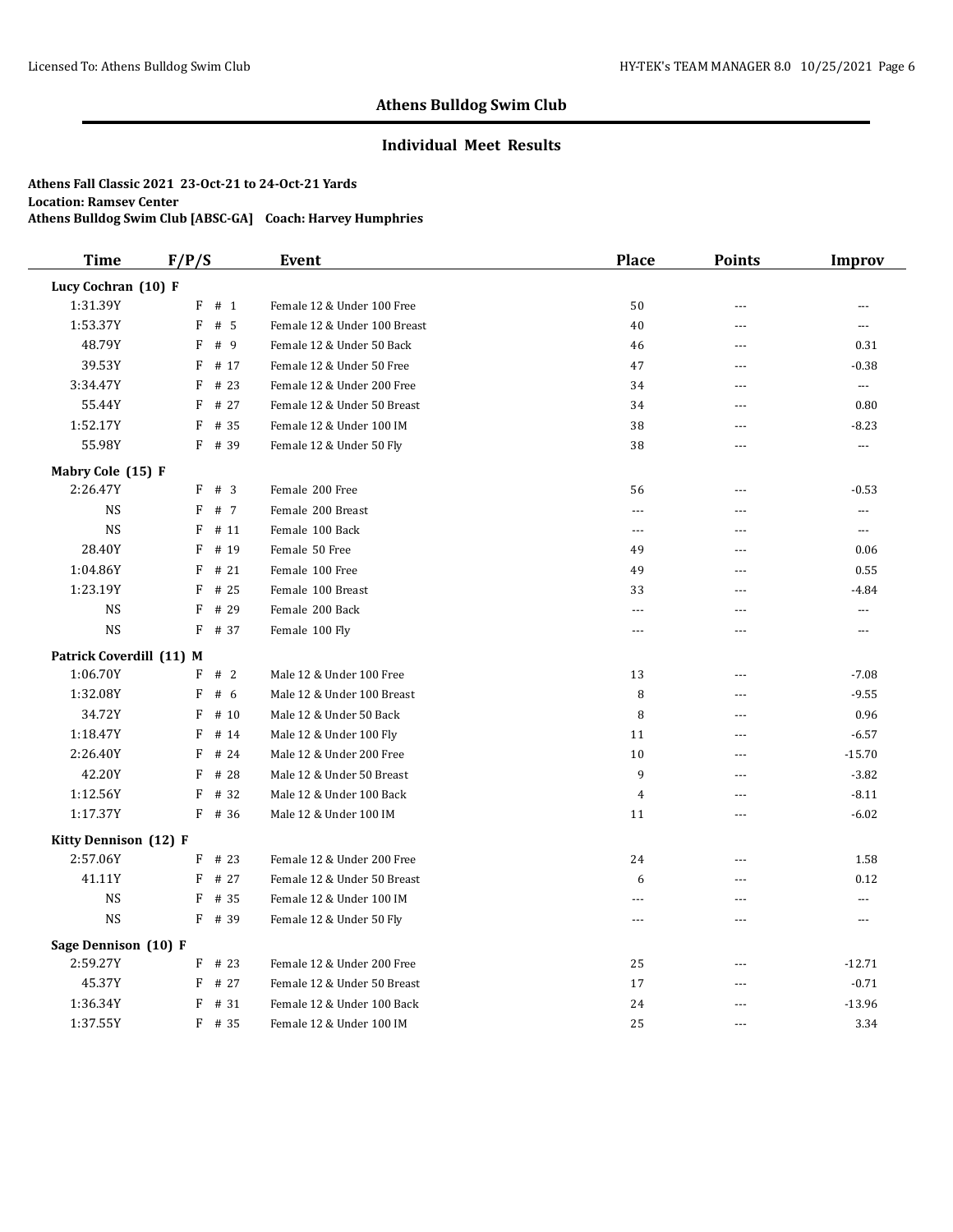## **Individual Meet Results**

| <b>Time</b>            | F/P/S     | Event                        | <b>Place</b> | <b>Points</b>  | <b>Improv</b>            |
|------------------------|-----------|------------------------------|--------------|----------------|--------------------------|
| Andreas Dillies (11) M |           |                              |              |                |                          |
| 1:53.77Y               | F # 2     | Male 12 & Under 100 Free     | 44           | $---$          | $- - -$                  |
| 1:50.20Y DQ            | F<br># 6  | Male 12 & Under 100 Breast   | $\cdots$     | ---            | $\overline{\phantom{a}}$ |
| 1:05.75Y               | F<br># 10 | Male 12 & Under 50 Back      | 42           | ---            | $-1.65$                  |
| 49.05Y                 | # 18<br>F | Male 12 & Under 50 Free      | 41           | $---$          | 1.43                     |
| 48.59Y                 | F<br># 28 | Male 12 & Under 50 Breast    | 15           | ---            | $-7.04$                  |
| 2:35.88Y               | F<br># 32 | Male 12 & Under 100 Back     | 26           | $- - -$        | ---                      |
| 2:12.06Y               | F<br># 36 | Male 12 & Under 100 IM       | 30           | ---            | ---                      |
| Ella Dillon (14) F     |           |                              |              |                |                          |
| 2:12.61Y               | F<br>#3   | Female 200 Free              | 31           | ---            | 3.94                     |
| 1:05.75Y               | F<br># 11 | Female 100 Back              | 14           | $---$          | 2.95                     |
| 2:36.83Y               | F<br># 15 | Female 200 Fly               | 16           | $\overline{a}$ | 1.70                     |
| 27.41Y                 | F<br># 19 | Female 50 Free               | 33           | $\overline{a}$ | 1.29                     |
| 58.15Y                 | # 21<br>F | Female 100 Free              | 17           | $\overline{a}$ | 0.80                     |
| 1:18.38Y               | F<br># 25 | Female 100 Breast            | 15           | $\overline{a}$ | $-1.96$                  |
| 2:23.27Y               | # 29<br>F | Female 200 Back              | 10           | $---$          | 0.55                     |
| 1:07.10Y               | $F$ # 37  | Female 100 Fly               | 23           | $\overline{a}$ | 3.63                     |
| Lane Dorman (8) F      |           |                              |              |                |                          |
| 1:40.88Y               | F<br># 1  | Female 12 & Under 100 Free   | 57           | $\overline{a}$ | $-6.68$                  |
| 2:02.92Y               | F<br>#5   | Female 12 & Under 100 Breast | 46           | ---            | ---                      |
| 53.48Y                 | F<br>#9   | Female 12 & Under 50 Back    | 59           | ---            | 0.07                     |
| 43.84Y                 | F<br># 17 | Female 12 & Under 50 Free    | 55           | ---            | $-0.74$                  |
| 3:41.01Y               | F<br># 23 | Female 12 & Under 200 Free   | 35           | $\overline{a}$ | $\overline{\phantom{a}}$ |
| 55.35Y                 | F<br># 27 | Female 12 & Under 50 Breast  | 33           | ---            | $-1.54$                  |
| 1:50.03Y               | F<br># 35 | Female 12 & Under 100 IM     | 37           | $---$          | $-11.44$                 |
| 54.20Y                 | F<br># 39 | Female 12 & Under 50 Fly     | 35           | $\overline{a}$ | $-6.31$                  |
| Zarema Douris (11) F   |           |                              |              |                |                          |
| 1:26.48Y               | # 1<br>F  | Female 12 & Under 100 Free   | 43           | $\overline{a}$ | ---                      |
| 1:53.99Y               | F<br>#5   | Female 12 & Under 100 Breast | 41           | $- - -$        | $---$                    |
| 53.08Y                 | # 9<br>F  | Female 12 & Under 50 Back    | 57           | $\overline{a}$ | 1.44                     |
| 37.91Y                 | # 17<br>F | Female 12 & Under 50 Free    | 40           | ---            | $-3.31$                  |
| 53.69Y                 | F<br># 27 | Female 12 & Under 50 Breast  | 31           | $---$          | 1.54                     |
| 1:59.66Y               | F<br># 31 | Female 12 & Under 100 Back   | 29           | ---            | ---                      |
| 1:49.81Y               | F # 35    | Female 12 & Under 100 IM     | 36           | ---            |                          |
| 54.82Y                 | F # 39    | Female 12 & Under 50 Fly     | 36           | ---            |                          |
| Parker Fagrell (15) M  |           |                              |              |                |                          |
| 1:51.20Y               | $F$ # 4   | Male 200 Free                | 6            |                | $-4.32$                  |
| 56.49Y                 | $F$ # 12  | Male 100 Back                | 4            |                | $-1.01$                  |
| 24.03Y                 | # 20<br>F | Male 50 Free                 | 23           | $---$          | $-0.15$                  |
| 51.90Y                 | F<br># 22 | Male 100 Free                | 15           |                | $-1.09$                  |
| 2:02.67Y               | F<br># 30 | Male 200 Back                | 3            | $---$          | $-3.40$                  |
| 2:04.94Y               | F # 34    | Male 200 IM                  | 4            | $---$          | $-17.39$                 |
|                        |           |                              |              |                |                          |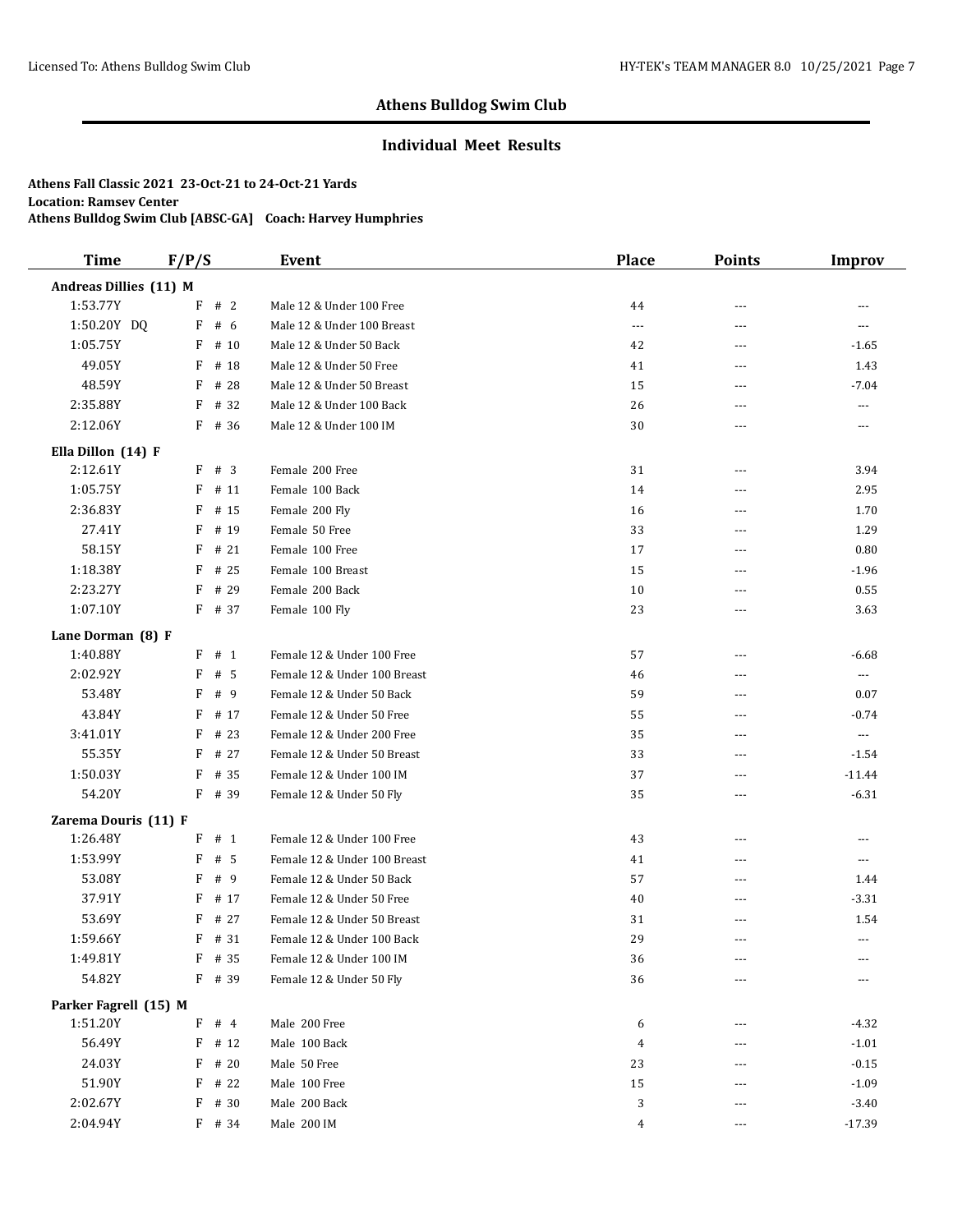## **Individual Meet Results**

| <b>Time</b>                 | F/P/S    |      | <b>Event</b>                 | <b>Place</b>         | <b>Points</b>     | <b>Improv</b>            |
|-----------------------------|----------|------|------------------------------|----------------------|-------------------|--------------------------|
| Rowen Fairman (13) M        |          |      |                              |                      |                   |                          |
| 2:46.33Y                    | F        | #4   | Male 200 Free                | 74                   | ---               | ---                      |
| 3:27.26Y                    | F        | #8   | Male 200 Breast              | 42                   | ---               | ---                      |
| 1:18.35Y                    | F        | # 12 | Male 100 Back                | 65                   | $- - -$           | $\overline{\phantom{a}}$ |
| 30.83Y                      | $F$ # 20 |      | Male 50 Free                 | 81                   | ---               | 0.20                     |
| Charlotte Foggin (15) F     |          |      |                              |                      |                   |                          |
| 1:07.18Y                    | F        | # 11 | Female 100 Back              | 22                   | $---$             | $-3.79$                  |
| 27.48Y                      | F        | # 19 | Female 50 Free               | 34                   | ---               | 0.05                     |
| 59.85Y                      | F        | # 21 | Female 100 Free              | 28                   | ---               | 1.07                     |
| <b>NS</b>                   | $F$ # 25 |      | Female 100 Breast            | $\sim$ $\sim$ $\sim$ | ---               | $---$                    |
| Will Foggin (18) M          |          |      |                              |                      |                   |                          |
| 1:48.84Y                    | F # 4    |      | Male 200 Free                | 2                    | $---$             | 5.22                     |
| 56.53Y                      | $F$ # 12 |      | Male 100 Back                | 5                    | $- - -$           | 0.99                     |
| 23.87Y                      | F        | # 20 | Male 50 Free                 | 18                   | $---$             | 0.45                     |
| 1:05.32Y                    | F        | # 26 | Male 100 Breast              | 6                    | $- - -$           | 0.53                     |
| 2:03.35Y                    | F        | # 34 | Male 200 IM                  | $\overline{c}$       | $\sim$ $\sim$     | 6.09                     |
| 4:52.33Y                    | F        | # 42 | Male 500 Free                | $\overline{2}$       | ---               | 10.97                    |
| Jack Friedman (17) M        |          |      |                              |                      |                   |                          |
| 24.28Y                      | $F$ # 20 |      | Male 50 Free                 | 27                   | $\overline{a}$    | 0.09                     |
| <b>NS</b>                   | $F$ # 26 |      | Male 100 Breast              | $\cdots$             | $---$             | ---                      |
| Bea Graff (13) F            |          |      |                              |                      |                   |                          |
| 2:47.65Y                    | F # 3    |      | Female 200 Free              | 73                   | $\sim$ $\sim$     | $-41.36$                 |
| 3:50.99Y                    | F        | # 7  | Female 200 Breast            | 44                   | ---               | $\ldots$                 |
| 1:27.54Y                    | F        | #11  | Female 100 Back              | 73                   | ---               | $-18.93$                 |
| 33.81Y                      | F        | # 19 | Female 50 Free               | 83                   | $\sim$ $\sim$     | 0.10                     |
| Charlie Graff (13) M        |          |      |                              |                      |                   |                          |
| 2:47.44Y                    | F # 4    |      | Male 200 Free                | 75                   | $\sim$ $\sim$     | $-17.44$                 |
| 3:12.77Y                    | F        | #8   | Male 200 Breast              | 40                   | ---               | $\cdots$                 |
| 1:26.37Y                    | F        | # 12 | Male 100 Back                | 72                   | $---$             | $-6.15$                  |
| 33.15Y                      | F        | # 20 | Male 50 Free                 | 87                   | ---               | $-1.01$                  |
| 1:15.67Y                    | $F$ # 22 |      | Male 100 Free                | 72                   | $- - -$           | $-7.27$                  |
| 1:29.34Y                    | F        | # 26 | Male 100 Breast              | 44                   | ---               | $-8.69$                  |
| 3:02.56Y                    | F # 34   |      | Male 200 IM                  | 46                   |                   |                          |
| 1:39.07Y                    | $F$ # 38 |      | Male 100 Fly                 | 61                   | $\qquad \qquad -$ | $---$                    |
| <b>Addison Grant (11) F</b> |          |      |                              |                      |                   |                          |
| 1:28.85Y                    | $F$ # 1  |      | Female 12 & Under 100 Free   | 46                   | ---               | $-5.61$                  |
| 2:10.63Y                    | F        | #5   | Female 12 & Under 100 Breast | 52                   | ---               | ---                      |
| 51.97Y                      | F        | #9   | Female 12 & Under 50 Back    | 53                   | ---               | 2.38                     |
| 38.72Y                      | F        | # 17 | Female 12 & Under 50 Free    | 43                   |                   | $-0.65$                  |
| 3:31.31Y                    | F        | # 23 | Female 12 & Under 200 Free   | 32                   |                   | ---                      |
| 58.82Y                      | F        | # 27 | Female 12 & Under 50 Breast  | 36                   |                   | ---                      |
| 1:49.39Y                    | F        | # 35 | Female 12 & Under 100 IM     | 35                   |                   | $-5.82$                  |
| 53.83Y                      | F # 39   |      | Female 12 & Under 50 Fly     | 34                   | ---               | 0.53                     |
|                             |          |      |                              |                      |                   |                          |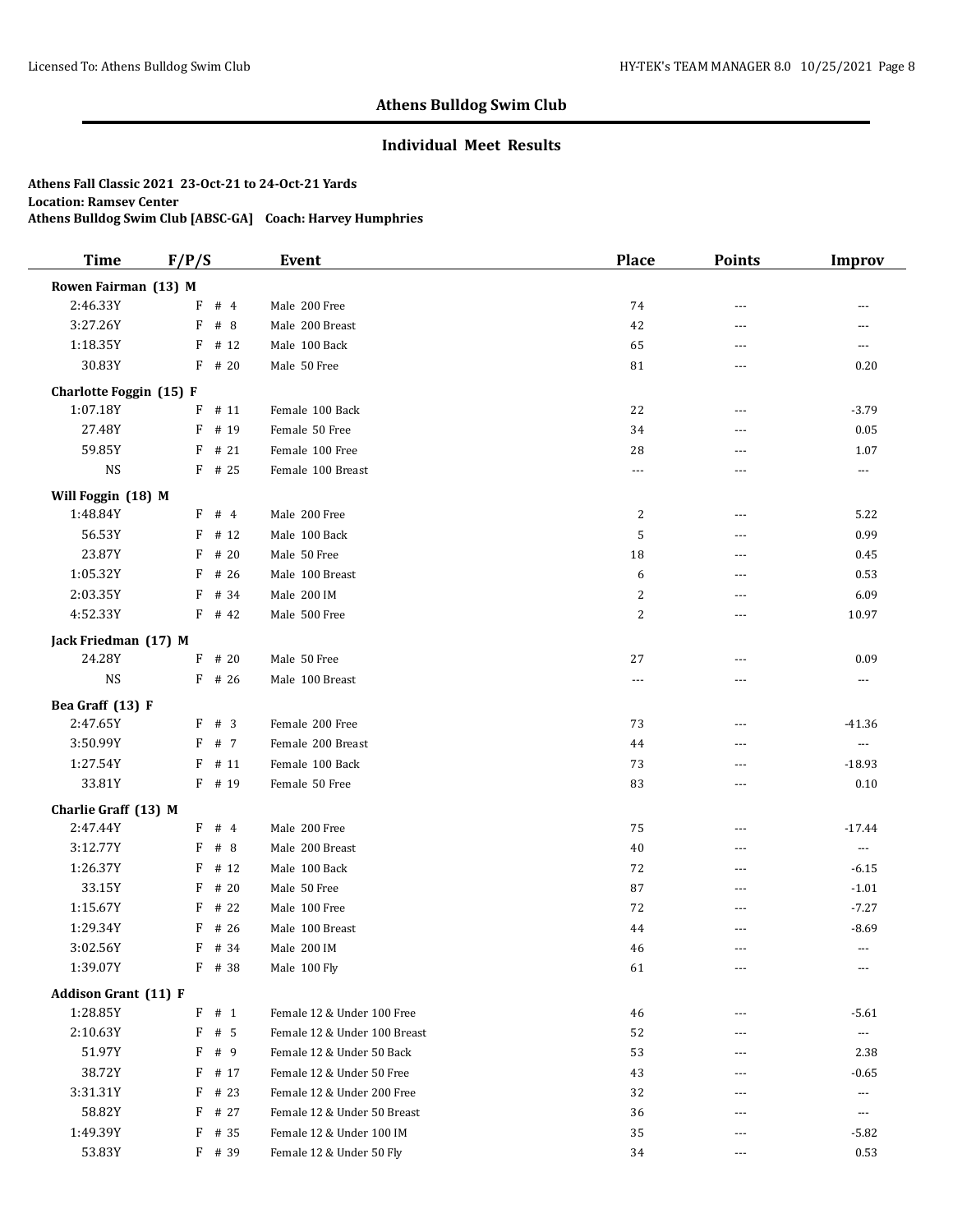## **Individual Meet Results**

| <b>Time</b>                  | F/P/S     | <b>Event</b>               | <b>Place</b>   | <b>Points</b> | <b>Improv</b>            |
|------------------------------|-----------|----------------------------|----------------|---------------|--------------------------|
| Emma Greene (15) F           |           |                            |                |               |                          |
| 2:10.41Y                     | F # 3     | Female 200 Free            | 26             | ---           | 0.71                     |
| 2:57.65Y                     | F<br># 7  | Female 200 Breast          | 25             | $---$         | $-9.75$                  |
| 1:08.96Y                     | F<br># 11 | Female 100 Back            | 30             | ---           | $-2.60$                  |
| 26.96Y                       | F<br># 19 | Female 50 Free             | 23             | ---           | 1.02                     |
| 1:00.35Y                     | # 21<br>F | Female 100 Free            | 31             | ---           | 2.49                     |
| 2:25.09Y                     | # 29<br>F | Female 200 Back            | 12             | ---           | 4.06                     |
| 2:36.61Y                     | F<br># 33 | Female 200 IM              | 29             | $- - -$       | 9.79                     |
| 1:22.44Y                     | $F$ # 37  | Female 100 Fly             | 43             | ---           | 1.61                     |
| Nate Guidry (12) M           |           |                            |                |               |                          |
| 1:20.30Y                     | F # 2     | Male 12 & Under 100 Free   | 27             | $---$         | $-1.77$                  |
| 1:35.30Y                     | F<br># 6  | Male 12 & Under 100 Breast | 10             | ---           | $\hspace{0.05cm} \ldots$ |
| 37.20Y                       | F<br># 10 | Male 12 & Under 50 Back    | 9              | ---           | $-1.83$                  |
| 32.14Y                       | F<br># 18 | Male 12 & Under 50 Free    | 15             | ---           | $-0.01$                  |
| <b>Brandon Hailey (17) M</b> |           |                            |                |               |                          |
| 2:00.97Y                     | F<br>#4   | Male 200 Free              | 31             | ---           | $-0.43$                  |
| 2:27.91Y                     | F<br>#8   | Male 200 Breast            | $\overline{7}$ | $---$         | 1.35                     |
| 24.82Y                       | F<br># 20 | Male 50 Free               | 38             | ---           | 0.57                     |
| 1:07.12Y                     | F<br># 26 | Male 100 Breast            | $\overline{7}$ | ---           | 1.82                     |
| 2:12.96Y                     | # 34<br>F | Male 200 IM                | 19             | ---           | $-1.34$                  |
| 1:00.48Y                     | $F$ # 38  | Male 100 Fly               | 24             | ---           | 2.59                     |
| Ansley Halbach (16) F        |           |                            |                |               |                          |
| 2:20.36Y                     | # 33<br>F | Female 200 IM              | 5              | ---           | 2.59                     |
| 1:04.30Y                     | # 37<br>F | Female 100 Fly             | 12             | $- - -$       | 1.48                     |
| 5:29.90Y                     | $F$ # 41  | Female 500 Free            | $\overline{4}$ | ---           | 14.91                    |
| Crenshaw Halbach (13) M      |           |                            |                |               |                          |
| 2:17.21Y                     | $F$ # 4   | Male 200 Free              | 54             | $---$         | $-3.66$                  |
| 3:10.89Y                     | F<br>#8   | Male 200 Breast            | 37             | ---           | $-7.32$                  |
| 1:16.81Y                     | F<br># 12 | Male 100 Back              | 57             | ---           | 0.47                     |
| 29.38Y                       | F<br># 20 | Male 50 Free               | 76             | ---           | 0.36                     |
| 1:27.97Y                     | F<br># 26 | Male 100 Breast            | 43             | ---           | $-12.24$                 |
| 2:41.56Y                     | F<br># 30 | Male 200 Back              | 24             |               | $-4.93$                  |
| 2:37.70Y                     | F # 34    | Male 200 IM                | 38             | $- - -$       | $-6.85$                  |
| 1:11.97Y                     | F # 38    | Male 100 Fly               | 47             | ---           | $-3.51$                  |
| Michael Hall (15) M          |           |                            |                |               |                          |
| 2:05.30Y                     | $F$ # 4   | Male 200 Free              | 43             |               | $-6.09$                  |
| 2:46.28Y                     | $F$ # 8   | Male 200 Breast            | 23             |               | $-24.26$                 |
| <b>NS</b>                    | F<br># 12 | Male 100 Back              | $\overline{a}$ |               | $\cdots$                 |
| 55.99Y                       | # 22<br>F | Male 100 Free              | 40             |               | $-1.59$                  |
| 1:18.22Y                     | F<br># 26 | Male 100 Breast            | 30             | $---$         | $-0.41$                  |
| 2:26.20Y                     | F<br># 34 | Male 200 IM                | 31             |               | $-11.55$                 |
| 1:06.53Y                     | F # 38    | Male 100 Fly               | 41             | $\cdots$      | $\scriptstyle\cdots$     |
|                              |           |                            |                |               |                          |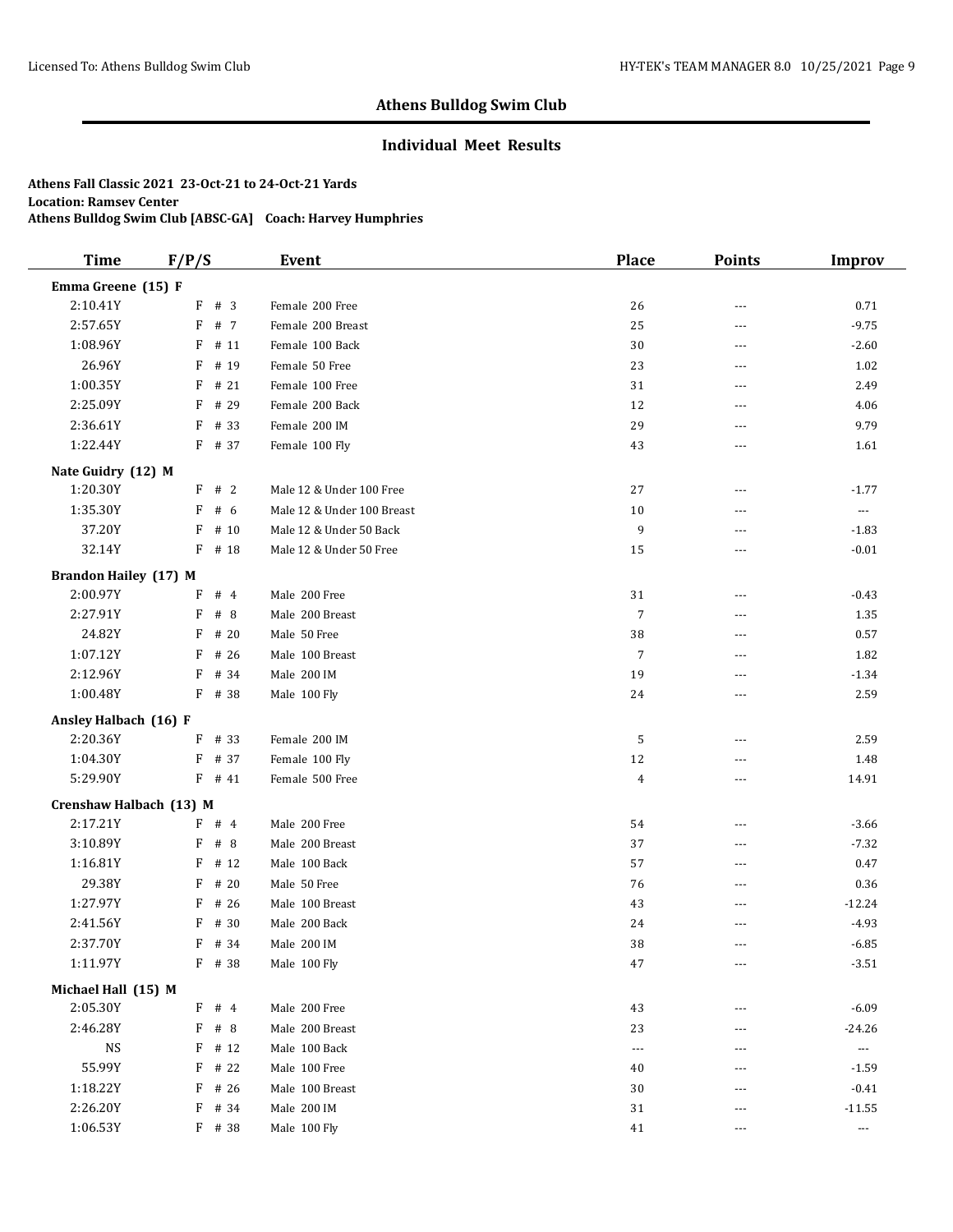## **Individual Meet Results**

| <b>Time</b>                 | F/P/S     | <b>Event</b>                 | <b>Place</b>         | <b>Points</b>  | <b>Improv</b>        |
|-----------------------------|-----------|------------------------------|----------------------|----------------|----------------------|
| William Hall (14) M         |           |                              |                      |                |                      |
| 2:19.24Y                    | $F$ # 4   | Male 200 Free                | 61                   | $\overline{a}$ | $-22.99$             |
| 2:58.65Y                    | F<br>#8   | Male 200 Breast              | 34                   | $- - -$        | $\scriptstyle\cdots$ |
| 1:10.05Y                    | F<br># 12 | Male 100 Back                | 48                   | $---$          | $-6.24$              |
| 28.66Y                      | F<br># 20 | Male 50 Free                 | 71                   | $- - -$        | 1.10                 |
| 1:00.21Y                    | F<br># 22 | Male 100 Free                | 53                   | $---$          | $-3.12$              |
| 2:38.12Y                    | # 30<br>F | Male 200 Back                | 21                   | $---$          | $-9.12$              |
| 2:39.98Y                    | F<br># 34 | Male 200 IM                  | 39                   | $- - -$        | $-15.92$             |
| 1:12.68Y                    | $F$ # 38  | Male 100 Fly                 | 50                   | $---$          | $-4.83$              |
| <b>Riley Harding (13) F</b> |           |                              |                      |                |                      |
| 2:16.80Y                    | F # 3     | Female 200 Free              | 36                   | $---$          | $-10.13$             |
| 1:11.69Y                    | F<br># 11 | Female 100 Back              | 43                   | ---            | $-3.47$              |
| 2:56.25Y                    | F<br># 15 | Female 200 Fly               | 19                   | $---$          | $-9.33$              |
| 27.30Y                      | F<br># 19 | Female 50 Free               | 31                   | ---            | $-0.65$              |
| 1:00.89Y                    | F<br># 21 | Female 100 Free              | 35                   | $- - -$        | $-2.02$              |
| 1:21.27Y                    | F<br># 25 | Female 100 Breast            | 30                   | $\overline{a}$ | 3.01                 |
| 2:37.83Y                    | F<br># 29 | Female 200 Back              | 18                   | ---            | 0.64                 |
| 2:37.43Y                    | $F$ # 33  | Female 200 IM                | 32                   | $---$          | $-3.58$              |
| Livy Hart (8) F             |           |                              |                      |                |                      |
| 1:56.69Y                    | # 1<br>F  | Female 12 & Under 100 Free   | 62                   | $- - -$        | ---                  |
| 58.27Y                      | F<br>#9   | Female 12 & Under 50 Back    | 61                   | ---            | $\cdots$             |
| 52.05Y                      | $F$ # 17  | Female 12 & Under 50 Free    | 63                   | $- - -$        | $-1.42$              |
| <b>Blakely Hawk (11) F</b>  |           |                              |                      |                |                      |
| 1:15.03Y                    | F<br># 1  | Female 12 & Under 100 Free   | 27                   | $\cdots$       | $-2.55$              |
| 1:27.40Y                    | F<br># 5  | Female 12 & Under 100 Breast | 7                    | $---$          | $-5.45$              |
| 39.09Y                      | F<br>#9   | Female 12 & Under 50 Back    | 23                   | $\cdots$       | $-0.25$              |
| 33.49Y                      | F<br># 17 | Female 12 & Under 50 Free    | 24                   | $\overline{a}$ | 0.39                 |
| 2:47.66Y                    | F<br># 23 | Female 12 & Under 200 Free   | 20                   | ---            | $-15.89$             |
| 40.76Y                      | # 27<br>F | Female 12 & Under 50 Breast  | 5                    | ---            | 0.94                 |
| 1:27.81Y                    | F<br># 31 | Female 12 & Under 100 Back   | 18                   | $- - -$        | ---                  |
| 1:26.95Y                    | F # 35    | Female 12 & Under 100 IM     | 17                   | $- - -$        | $-2.31$              |
| Alethea He (13) F           |           |                              |                      |                |                      |
| 2:16.61Y                    | $F$ # 3   | Female 200 Free              | 35                   | $---$          | 1.48                 |
| 3:08.05Y                    | # 7<br>F  | Female 200 Breast            | 34                   |                | 2.30                 |
| 1:08.72Y                    | #11<br>F  | Female 100 Back              | 29                   |                | 1.04                 |
| 27.72Y                      | F # 19    | Female 50 Free               | 40                   | ---            | 0.76                 |
| 1:01.93Y DQ                 | F<br># 21 | Female 100 Free              | $\scriptstyle\cdots$ |                | ---                  |
| 2:30.50Y                    | F<br># 29 | Female 200 Back              | 15                   | ---            | 5.49                 |
| 2:38.33Y                    | F<br># 33 | Female 200 IM                | 34                   | ---            | $-8.07$              |
| 5:58.53Y                    | $F$ # 41  | Female 500 Free              | 18                   | $---$          | 2.91                 |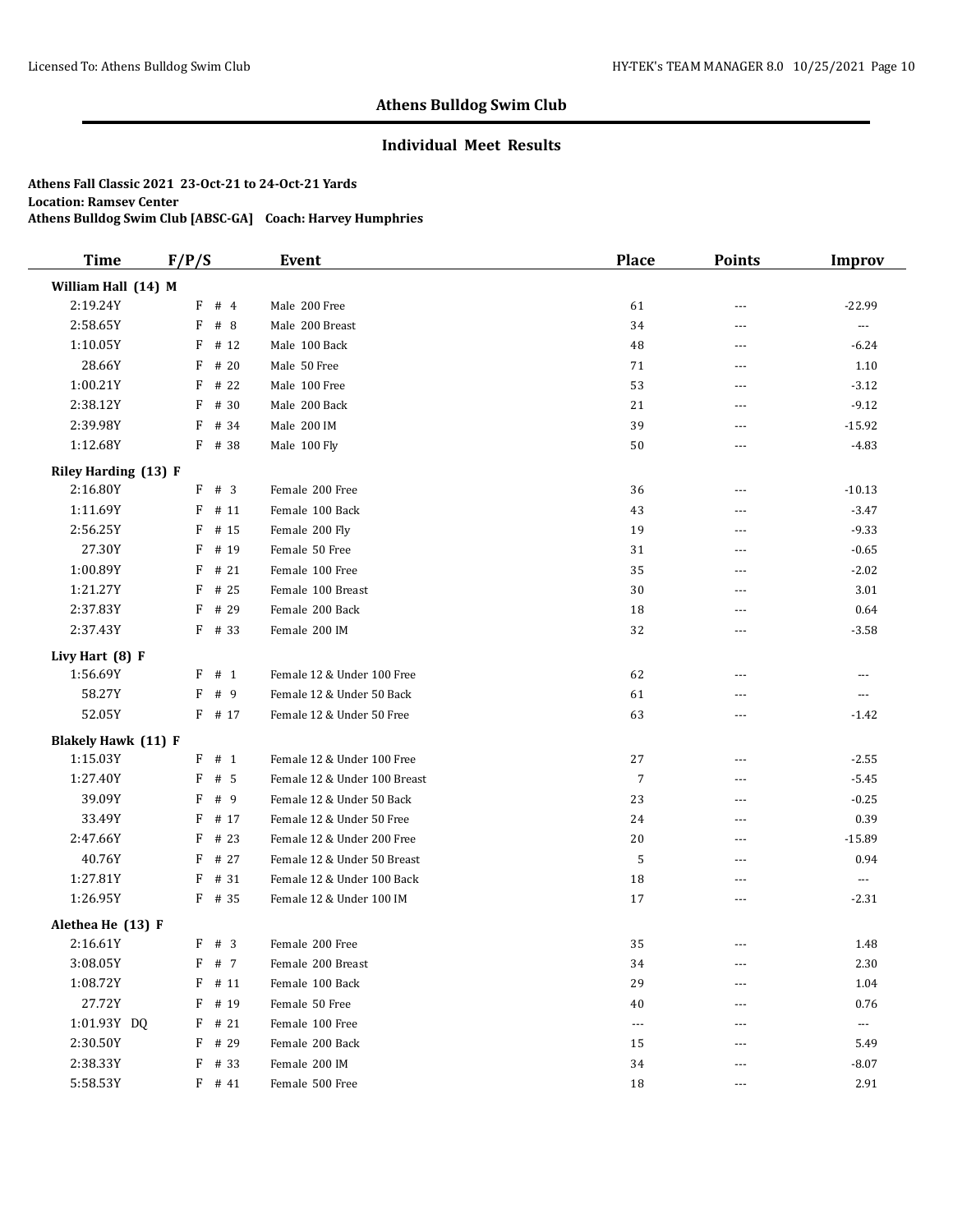## **Individual Meet Results**

| <b>Time</b>                     | F/P/S             | Event                                                  | <b>Place</b> | <b>Points</b>  | <b>Improv</b>            |
|---------------------------------|-------------------|--------------------------------------------------------|--------------|----------------|--------------------------|
| Hugh Hill (10) M                |                   |                                                        |              |                |                          |
| 1:54.35Y                        | F # 2             | Male 12 & Under 100 Free                               | 45           | $---$          | $\overline{a}$           |
| 2:12.65Y                        | F<br># $6$        | Male 12 & Under 100 Breast                             | 27           | ---            | $\overline{\phantom{a}}$ |
| 1:02.35Y                        | F<br># 10         | Male 12 & Under 50 Back                                | 40           | ---            | 1.46                     |
| 54.43Y                          | F<br># 18         | Male 12 & Under 50 Free                                | 45           | ---            | 1.76                     |
| Will Hines (17) M               |                   |                                                        |              |                |                          |
| 57.13Y                          | # 12<br>F         | Male 100 Back                                          | 7            | $\overline{a}$ | 0.66                     |
| 2:02.11Y                        | # 16<br>F         | Male 200 Fly                                           | 3            | ---            | 1.30                     |
| 25.27Y                          | F<br># 20         | Male 50 Free                                           | 43           | $- - -$        | 0.62                     |
| 53.65Y                          | # 22<br>F         | Male 100 Free                                          | 26           | ---            | 1.61                     |
| 2:04.40Y                        | F<br># 30         | Male 200 Back                                          | 5            | $- - -$        | $-2.89$                  |
| 58.35Y                          | # 38<br>F         | Male 100 Fly                                           | 13           | ---            | 2.77                     |
| Maddie Hope (17) F              |                   |                                                        |              |                |                          |
| 2:06.89Y                        | F # 3             | Female 200 Free                                        | 20           | $---$          | $-3.38$                  |
| 1:07.88Y                        | F<br># 11         | Female 100 Back                                        | 27           | ---            | $-0.20$                  |
| 26.29Y                          | F<br># 19         | Female 50 Free                                         | 13           | $\overline{a}$ | 0.18                     |
| 57.26Y                          | # 21<br>F         | Female 100 Free                                        | 10           | ---            | 0.14                     |
| 2:27.94Y                        | F<br># 29         | Female 200 Back                                        | 14           | $- - -$        | $-4.54$                  |
| 1:06.34Y                        | F<br># 37         | Female 100 Fly                                         | 19           | ---            | 0.54                     |
| Alex Huang (12) M               |                   |                                                        |              |                |                          |
| 1:15.71Y                        | F # 2             | Male 12 & Under 100 Free                               | 18           | ---            | $-10.99$                 |
| 1:35.50Y                        | F<br># 6          | Male 12 & Under 100 Breast                             | 11           | ---            | $-10.06$                 |
| 40.26Y                          | # 10<br>F         | Male 12 & Under 50 Back                                | 17           | $\overline{a}$ | $-5.70$                  |
| 33.47Y                          | F<br># 18         | Male 12 & Under 50 Free                                | 17           | $---$          | $-0.55$                  |
| 2:50.95Y                        | F<br># 24         | Male 12 & Under 200 Free                               | 14           | $---$          | $\scriptstyle \cdots$    |
| 44.04Y                          | F<br># 28         | Male 12 & Under 50 Breast                              | 11           | ---            | $-15.02$                 |
| 1:29.69Y                        | F<br># 36         | Male 12 & Under 100 IM                                 | 16           | $- - -$        | $-11.49$                 |
| 43.43Y                          | F<br># 40         | Male 12 & Under 50 Fly                                 | 14           | $\overline{a}$ | 0.53                     |
|                                 |                   |                                                        |              |                |                          |
| Daniel Huang (17) M<br>1:55.16Y | F # 4             | Male 200 Free                                          | 21           | $- - -$        | 5.89                     |
| 58.97Y                          | F<br># 12         | Male 100 Back                                          | 10           | ---            | 0.89                     |
| 23.17Y                          | F<br># 20         | Male 50 Free                                           | 9            | $- - -$        | 0.58                     |
| 50.18Y                          | F<br># 22         | Male 100 Free                                          | 8            | $---$          | 1.55                     |
| 2:10.10Y                        | F<br># 34         | Male 200 IM                                            | 9            | $---$          | $-2.90$                  |
| 58.52Y                          | $F$ # 38          | Male 100 Fly                                           | 15           |                | 2.79                     |
|                                 |                   |                                                        |              |                |                          |
| Juliet Johnson (8) F            |                   |                                                        |              |                |                          |
| 1:55.47Y                        | # 1<br>F          | Female 12 & Under 100 Free                             | 61           | ---            | $---$                    |
| 2:14.07Y<br>59.02Y              | F<br># 5          | Female 12 & Under 100 Breast                           | 54           | ---            |                          |
| 55.02Y                          | F<br># 9<br>F     | Female 12 & Under 50 Back<br>Female 12 & Under 50 Free | 63           | ---            | ---                      |
|                                 | # 17<br>F         | Female 12 & Under 50 Breast                            | 64           |                |                          |
| 1:00.62Y<br>2:03.06Y            | # 27<br># 31<br>F | Female 12 & Under 100 Back                             | 37<br>31     | ---            |                          |
| 2:08.01Y                        | $F$ # 35          | Female 12 & Under 100 IM                               | 42           | ---            | ---<br>---               |
|                                 |                   |                                                        |              | $---$          |                          |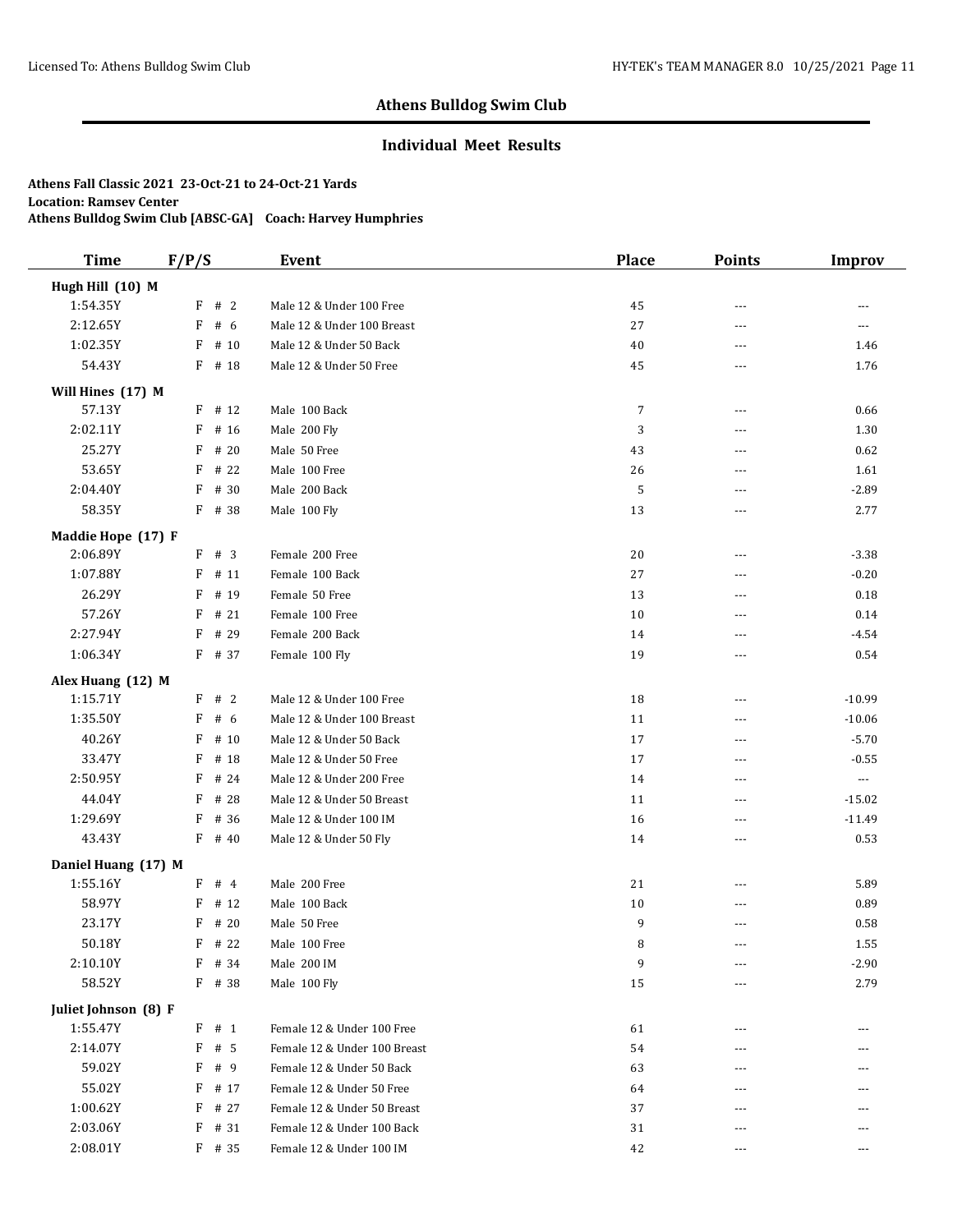## **Individual Meet Results**

| <b>Time</b>         | F/P/S      | <b>Event</b>                 | <b>Place</b> | <b>Points</b>  | <b>Improv</b>  |
|---------------------|------------|------------------------------|--------------|----------------|----------------|
| Lil Johnson (10) F  |            |                              |              |                |                |
| 1:36.80Y            | F<br># 1   | Female 12 & Under 100 Free   | 53           | $\overline{a}$ | ---            |
| 1:54.73Y            | F<br>#5    | Female 12 & Under 100 Breast | 42           | ---            | ---            |
| 48.00Y              | F<br># 9   | Female 12 & Under 50 Back    | 45           | $\cdots$       | $-5.06$        |
| 41.63Y              | F<br># 17  | Female 12 & Under 50 Free    | 53           | $-$            | 0.09           |
| 3:32.61Y            | F<br># 23  | Female 12 & Under 200 Free   | 33           | $---$          | $\ldots$       |
| 52.32Y              | F<br># 27  | Female 12 & Under 50 Breast  | 30           | $\overline{a}$ | 1.90           |
| 1:45.37Y            | F<br># 35  | Female 12 & Under 100 IM     | 33           | $ -$           | $\overline{a}$ |
| 51.79Y              | F<br># 39  | Female 12 & Under 50 Fly     | 31           | $---$          | ---            |
| Kevin Joy (11) M    |            |                              |              |                |                |
| 1:20.10Y            | #2<br>F    | Male 12 & Under 100 Free     | 25           | $\overline{a}$ | $-20.58$       |
| 1:36.96Y            | # $6$<br>F | Male 12 & Under 100 Breast   | 12           | ---            | $-8.38$        |
| 38.56Y              | F<br># 10  | Male 12 & Under 50 Back      | 14           | $-$            | $-3.02$        |
| 34.62Y              | F<br># 18  | Male 12 & Under 50 Free      | 19           | ---            | $-1.91$        |
| 3:04.48Y            | F<br># 24  | Male 12 & Under 200 Free     | 18           | $\overline{a}$ | $\ldots$       |
| 44.33Y              | F<br># 28  | Male 12 & Under 50 Breast    | 12           | $\overline{a}$ | $-6.09$        |
| 1:28.20Y            | F<br># 32  | Male 12 & Under 100 Back     | 14           | $---$          | $\ldots$       |
| 1:32.94Y            | F<br># 36  | Male 12 & Under 100 IM       | 17           | $\sim$ $\sim$  | $-25.34$       |
| Wilson Joy (13) M   |            |                              |              |                |                |
| 2:36.22Y            | F<br>#4    | Male 200 Free                | 70           | ---            | $\overline{a}$ |
| 3:09.93Y            | F<br># $8$ | Male 200 Breast              | 36           | $-$            | $\cdots$       |
| 1:17.69Y            | F<br># 12  | Male 100 Back                | 61           | ---            | $-52.21$       |
| 30.92Y              | F<br># 20  | Male 50 Free                 | 82           | ---            | $-0.72$        |
| 1:09.20Y            | F<br># 22  | Male 100 Free                | 71           | $- - -$        | $-20.34$       |
| 1:27.46Y            | F<br># 26  | Male 100 Breast              | 42           | $---$          | $-27.56$       |
| 2:43.25Y            | F<br># 30  | Male 200 Back                | 26           | ---            | ---            |
| 2:47.64Y            | F # 34     | Male 200 IM                  | 43           | $- - -$        | $---$          |
| Shaan Kannan (14) M |            |                              |              |                |                |
| 2:18.29Y            | $F$ # 4    | Male 200 Free                | 60           | ---            | $-6.80$        |
| 1:18.18Y            | F<br># 12  | Male 100 Back                | 64           | ---            | $-1.34$        |
| 2:47.08Y            | F<br># 16  | Male 200 Fly                 | 25           | ---            | $-58.17$       |
| 28.67Y              | F<br>#20   | Male 50 Free                 | 72           | $- - -$        | $-0.55$        |
| 1:03.93Y            | F<br># 22  | Male 100 Free                | 64           | $-$            | $-3.20$        |
| 2:48.04Y            | F<br># 30  | Male 200 Back                | 27           | $\overline{a}$ | $-21.72$       |
| 1:17.61Y            | F<br># 38  | Male 100 Fly                 | 55           | ---            | $-4.11$        |
| 6:14.69Y            | F<br># 42  | Male 500 Free                | 27           | $\overline{a}$ | $-70.45$       |
|                     |            |                              |              |                |                |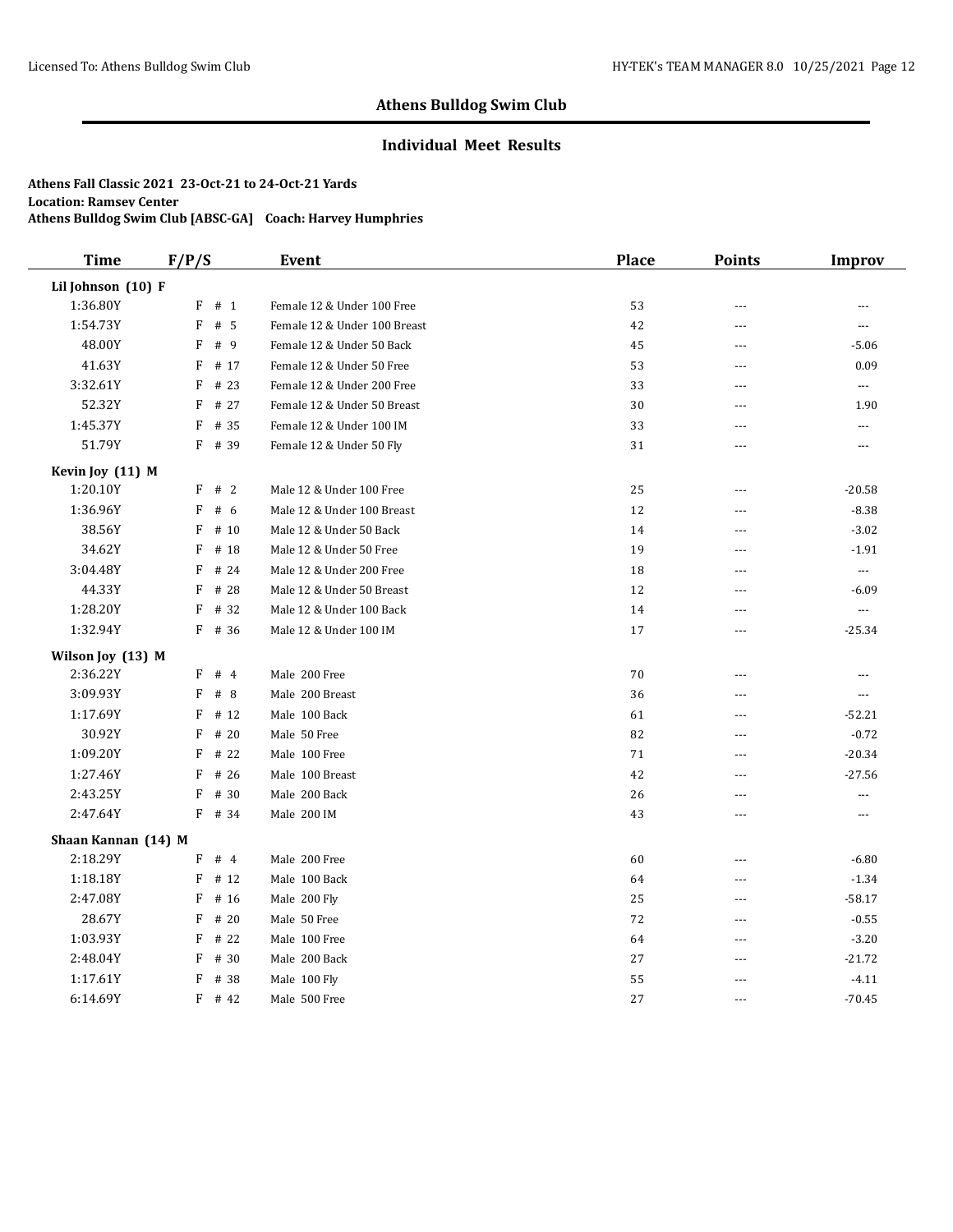## **Individual Meet Results**

| <b>Time</b>                   | F/P/S      | Event                      | <b>Place</b>   | <b>Points</b>  | <b>Improv</b>        |
|-------------------------------|------------|----------------------------|----------------|----------------|----------------------|
| Nakul Karumbaiah (12) M       |            |                            |                |                |                      |
| 1:02.79Y                      | F # 2      | Male 12 & Under 100 Free   | 5              | $\overline{a}$ | 0.13                 |
| 1:20.27Y                      | F<br># $6$ | Male 12 & Under 100 Breast | $\overline{c}$ | $\overline{a}$ | 1.12                 |
| 40.04Y                        | F<br># 10  | Male 12 & Under 50 Back    | 16             | $\overline{a}$ | 3.83                 |
| 31.85Y                        | F<br># 18  | Male 12 & Under 50 Free    | 14             | $- - -$        | 3.18                 |
| 2:16.55Y                      | # 24<br>F  | Male 12 & Under 200 Free   | $\overline{4}$ | $---$          | $-2.33$              |
| 36.16Y                        | F<br># 28  | Male 12 & Under 50 Breast  | $\mathbf{1}$   | $---$          | $-0.38$              |
| 1:11.38Y                      | F<br># 36  | Male 12 & Under 100 IM     | 5              | $---$          | 1.07                 |
| 47.85Y                        | F<br># 40  | Male 12 & Under 50 Fly     | 18             | $---$          | 12.62                |
| Vidur Karumbaiah (11) M       |            |                            |                |                |                      |
| 1:03.79Y                      | F # 2      | Male 12 & Under 100 Free   | 6              | ---            | $-5.02$              |
| 1:18.53Y                      | F<br># 6   | Male 12 & Under 100 Breast | $\mathbf{1}$   | $---$          | $-2.84$              |
| 32.97Y                        | F<br># 10  | Male 12 & Under 50 Back    | 3              | ---            | $-1.99$              |
| 1:14.30Y                      | F<br># 14  | Male 12 & Under 100 Fly    | 4              | ---            | $-3.01$              |
| 2:20.66Y DQ                   | F<br># 24  | Male 12 & Under 200 Free   | $\overline{a}$ | $---$          | $\ldots$             |
| 1:10.46Y                      | # 32<br>F  | Male 12 & Under 100 Back   | 3              | $\overline{a}$ | $-5.25$              |
| 1:11.13Y                      | # 36<br>F  | Male 12 & Under 100 IM     | 4              | $---$          | $-2.38$              |
| 31.09Y                        | F<br># 40  | Male 12 & Under 50 Fly     | 3              | ---            | $-0.84$              |
| Alice Kennedy (17) F          |            |                            |                |                |                      |
| 2:11.33Y                      | #3<br>F    | Female 200 Free            | 28             | $---$          | 2.25                 |
| 2:31.20Y                      | F<br># 15  | Female 200 Fly             | 12             | $- - -$        | $-0.26$              |
| 27.96Y                        | F<br># 19  | Female 50 Free             | 45             | $\overline{a}$ | 0.97                 |
| 1:00.59Y                      | F<br># 21  | Female 100 Free            | 33             | ---            | 2.29                 |
| 2:30.19Y                      | F<br># 33  | Female 200 IM              | 25             | ---            | 3.41                 |
| 1:08.33Y                      | F<br># 37  | Female 100 Fly             | 24             | ---            | 2.67                 |
| <b>Garrett Kennedy</b> (16) M |            |                            |                |                |                      |
| 50.63Y                        | # 22<br>F  | Male 100 Free              | 9              | ---            | 0.17                 |
| 1:58.96Y                      | F<br># 30  | Male 200 Back              | 2              | ---            | 2.28                 |
| 5:00.16Y                      | F<br># 42  | Male 500 Free              | 5              | ---            | 7.29                 |
| Jack Kirkland (10) M          |            |                            |                |                |                      |
| 1:16.23Y                      | F # 2      | Male 12 & Under 100 Free   | 19             | ---            | $-22.33$             |
| 1:43.92Y                      | F<br># 6   | Male 12 & Under 100 Breast | 14             | ---            | $-22.82$             |
| 45.00Y                        | $F$ # 10   | Male 12 & Under 50 Back    | 23             | $---$          | $-3.81$              |
| 34.77Y                        | $F$ # 18   | Male 12 & Under 50 Free    | 20             | $\overline{a}$ | $-1.55$              |
| River Kirkley (14) M          |            |                            |                |                |                      |
| 55.79Y                        | $F$ # 22   | Male 100 Free              | 38             |                | $-1.50$              |
| 1:11.54Y                      | F<br># 26  | Male 100 Breast            | 15             |                | $-2.40$              |
| 2:35.80Y                      | # 30<br>F  | Male 200 Back              | 20             | $---$          | $\scriptstyle\cdots$ |
| 1:06.49Y                      | F # 38     | Male 100 Fly               | 40             | ---            | $-0.23$              |
|                               |            |                            |                |                |                      |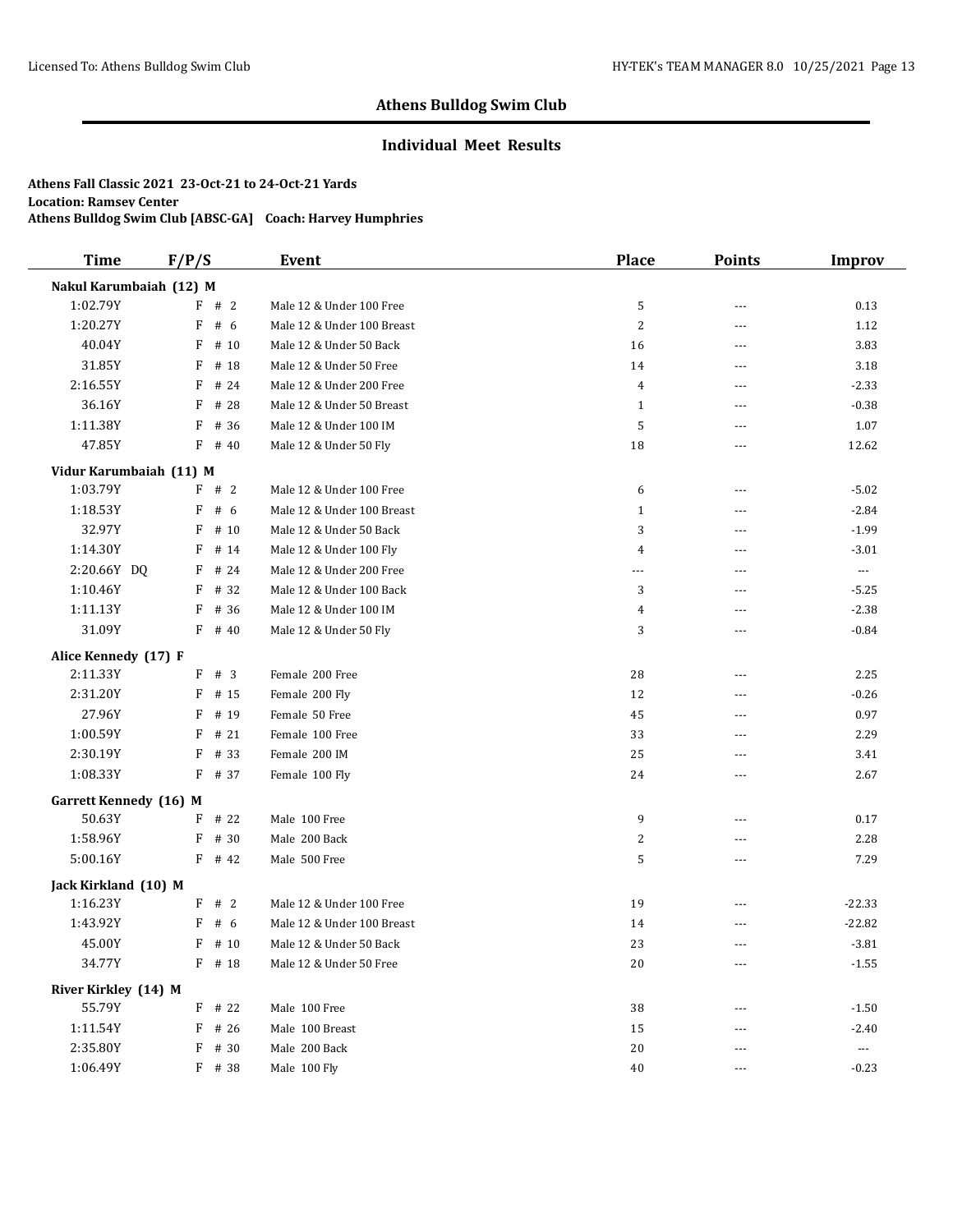## **Individual Meet Results**

| <b>Time</b>             | F/P/S     | <b>Event</b>                 | <b>Place</b>         | <b>Points</b>  | <b>Improv</b>  |
|-------------------------|-----------|------------------------------|----------------------|----------------|----------------|
| Christopher Koch (13) M |           |                              |                      |                |                |
| 1:56.17Y                | #4<br>F   | Male 200 Free                | 23                   | $\sim$         | $-10.36$       |
| 2:30.39Y                | F<br>#8   | Male 200 Breast              | 8                    | $-$            | $-9.57$        |
| 1:05.72Y                | F<br># 12 | Male 100 Back                | 32                   | $\cdots$       | $-1.27$        |
| 25.44Y                  | F<br>#20  | Male 50 Free                 | 46                   | $-$            | $-0.35$        |
| 1:09.68Y                | # 26<br>F | Male 100 Breast              | 11                   | $\overline{a}$ | $-4.71$        |
| 2:15.96Y                | # 34<br>F | Male 200 IM                  | 22                   | $\overline{a}$ | $-10.48$       |
| 1:07.13Y                | F<br># 38 | Male 100 Fly                 | 43                   | $- - -$        | $-8.61$        |
| 5:11.43Y                | F<br># 42 | Male 500 Free                | 11                   | $---$          | $-32.06$       |
| Zach Krosner (15) M     |           |                              |                      |                |                |
| 2:12.06Y                | #4<br>F   | Male 200 Free                | 47                   | ---            | $-7.10$        |
| 2:53.69Y                | #8<br>F   | Male 200 Breast              | 30                   | $- - -$        | $-16.10$       |
| 1:04.75Y                | F<br>#12  | Male 100 Back                | 27                   | ---            | $-8.53$        |
| 26.46Y                  | F<br># 20 | Male 50 Free                 | 59                   | $ -$           | 0.63           |
| 58.80Y                  | F<br># 22 | Male 100 Free                | 49                   | $\overline{a}$ | $-2.46$        |
| 2:30.14Y                | # 30<br>F | Male 200 Back                | 17                   | $\sim$         | $-5.69$        |
| 2:28.83Y                | F<br># 34 | Male 200 IM                  | 33                   | $-$            | $-14.18$       |
| 1:12.72Y                | F<br># 38 | Male 100 Fly                 | 51                   | $\sim$ $\sim$  | $-8.58$        |
| Lucy Malutinok (9) F    |           |                              |                      |                |                |
| 1:51.21Y                | F<br># 1  | Female 12 & Under 100 Free   | 60                   | $\overline{a}$ | ---            |
| 2:09.20Y                | F<br># 5  | Female 12 & Under 100 Breast | 51                   | ---            | $\cdots$       |
| 51.70Y                  | F<br>#9   | Female 12 & Under 50 Back    | 52                   | $-$            | $-3.45$        |
| 48.63Y                  | F<br># 17 | Female 12 & Under 50 Free    | 62                   | $- - -$        | $-2.13$        |
| <b>NS</b>               | F<br># 27 | Female 12 & Under 50 Breast  | $- - -$              | $\overline{a}$ | $\overline{a}$ |
| <b>NS</b>               | F<br># 31 | Female 12 & Under 100 Back   | $\overline{a}$       | $-$            | $\overline{a}$ |
| <b>NS</b>               | F<br># 35 | Female 12 & Under 100 IM     | $---$                | $- - -$        | $\overline{a}$ |
| <b>NS</b>               | $F$ # 39  | Female 12 & Under 50 Fly     | $---$                | $- - -$        | $\overline{a}$ |
| Nolan McCullough (10) M |           |                              |                      |                |                |
| 1:37.30Y                | F # 2     | Male 12 & Under 100 Free     | 37                   | $\overline{a}$ | $-2.11$        |
| 2:03.66Y                | F<br>#6   | Male 12 & Under 100 Breast   | 24                   | $\overline{a}$ | $\ldots$       |
| 53.25Y                  | F<br>#10  | Male 12 & Under 50 Back      | 33                   | $-$ --         | 3.86           |
| 41.26Y                  | F<br># 18 | Male 12 & Under 50 Free      | 32                   | $-$            | 1.11           |
| 3:30.10Y                | F<br># 24 | Male 12 & Under 200 Free     | 21                   | $\overline{a}$ | ---            |
| 1:48.86Y                | F<br># 32 | Male 12 & Under 100 Back     | 20                   | ---            | $\overline{a}$ |
| $_{\rm NS}$             | F<br># 36 | Male 12 & Under 100 IM       | $\sim$ $\sim$ $\sim$ | $-$            | $\overline{a}$ |
| 1:00.62Y                | F<br># 40 | Male 12 & Under 50 Fly       | 25                   | ---            | 0.26           |
|                         |           |                              |                      |                |                |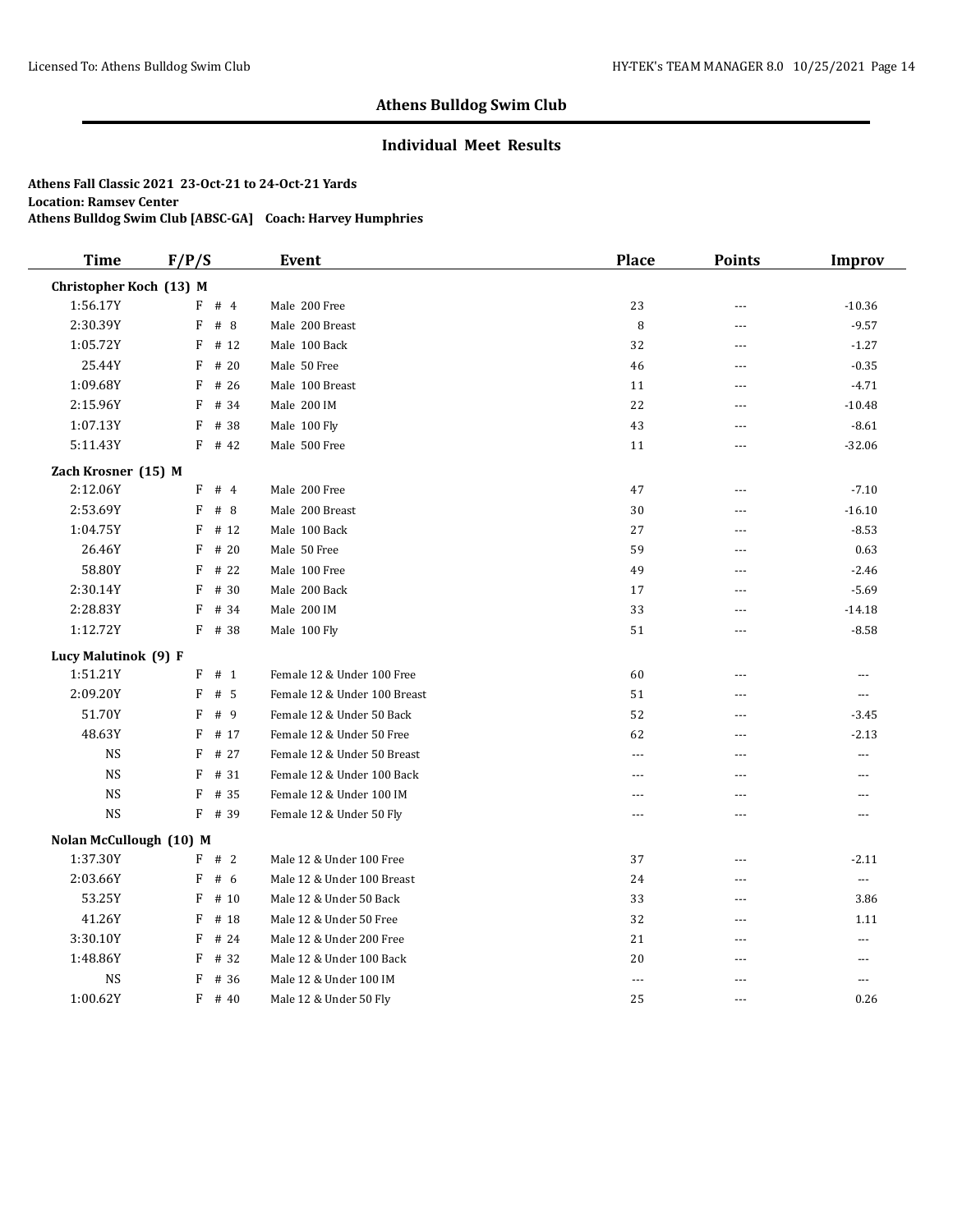## **Individual Meet Results**

| <b>Time</b>           | F/P/S |      | Event                        | <b>Place</b>   | <b>Points</b>  | <b>Improv</b>            |
|-----------------------|-------|------|------------------------------|----------------|----------------|--------------------------|
| Sam McCullough (12) F |       |      |                              |                |                |                          |
| 1:09.45Y              | F     | # 1  | Female 12 & Under 100 Free   | 14             | ---            | $-10.82$                 |
| 35.85Y                | F     | #9   | Female 12 & Under 50 Back    | $\overline{7}$ | ---            | $-1.41$                  |
| 1:21.53Y DQ           | F     | # 13 | Female 12 & Under 100 Fly    | $\cdots$       | ---            | $\ldots$                 |
| 31.14Y                | F     | # 17 | Female 12 & Under 50 Free    | 10             | $\overline{a}$ | $-1.08$                  |
| 2:38.13Y              | F     | # 23 | Female 12 & Under 200 Free   | 15             | $\overline{a}$ | $-32.31$                 |
| 1:19.69Y              | F     | # 31 | Female 12 & Under 100 Back   | 9              | $---$          | $-9.57$                  |
| 1:21.49Y              | F     | # 35 | Female 12 & Under 100 IM     | 11             | $---$          | $-19.51$                 |
| 35.84Y                | F     | # 39 | Female 12 & Under 50 Fly     | 9              | $---$          | $-0.88$                  |
| Daphne McLucas (11) F |       |      |                              |                |                |                          |
| 1:14.75Y              | F     | # 1  | Female 12 & Under 100 Free   | 24             | $\sim$         | $-6.25$                  |
| 1:38.24Y              | F     | #5   | Female 12 & Under 100 Breast | 22             | ---            | $\overline{\phantom{a}}$ |
| 39.99Y                | F     | #9   | Female 12 & Under 50 Back    | 25             | ---            | $-4.78$                  |
| 33.65Y                | F     | # 17 | Female 12 & Under 50 Free    | 26             | ---            | $-0.33$                  |
| 2:48.98Y              | F     | # 23 | Female 12 & Under 200 Free   | 21             | $\overline{a}$ | $\overline{a}$           |
| 45.14Y                | F     | # 27 | Female 12 & Under 50 Breast  | 16             | $\overline{a}$ | $-1.39$                  |
| 1:24.87Y              | F     | # 31 | Female 12 & Under 100 Back   | 17             | $---$          | $\overline{a}$           |
| 35.73Y                | F     | # 39 | Female 12 & Under 50 Fly     | 8              | $\sim$         | $-5.03$                  |
| Lachlan Morris (11) M |       |      |                              |                |                |                          |
| 1:19.35Y              | F     | # 2  | Male 12 & Under 100 Free     | 23             | $\overline{a}$ | $---$                    |
| 2:09.88Y              | F     | # 6  | Male 12 & Under 100 Breast   | 26             | $-$            | ---                      |
| 49.40Y                | F     | # 10 | Male 12 & Under 50 Back      | 26             | $\overline{a}$ | $\overline{a}$           |
| 37.80Y                | F     | # 18 | Male 12 & Under 50 Free      | 29             | $\overline{a}$ | 0.33                     |
| <b>NS</b>             | F     | # 24 | Male 12 & Under 200 Free     | $---$          | ---            | ---                      |
| <b>NS</b>             | F     | # 28 | Male 12 & Under 50 Breast    | $---$          | ---            | ---                      |
| <b>NS</b>             | F     | # 32 | Male 12 & Under 100 Back     | $---$          | ---            | ---                      |
| <b>NS</b>             | F     | # 36 | Male 12 & Under 100 IM       | $---$          | $\overline{a}$ | ---                      |
| Jillian Mundy (9) F   |       |      |                              |                |                |                          |
| 1:24.11Y              | F     | # 1  | Female 12 & Under 100 Free   | 37             | $\overline{a}$ | $-6.61$                  |
| 1:49.85Y              | F     | # 5  | Female 12 & Under 100 Breast | 38             | $\overline{a}$ | $-13.27$                 |
| 42.86Y                | F     | #9   | Female 12 & Under 50 Back    | 32             | $---$          | $-3.55$                  |
| 3:09.86Y              | F     | # 23 | Female 12 & Under 200 Free   | 27             | $---$          | $-27.94$                 |
| 50.01Y                | F     | # 27 | Female 12 & Under 50 Breast  | 25             | $\overline{a}$ | $-1.85$                  |
| 1:30.79Y              | F     | # 35 | Female 12 & Under 100 IM     | 19             | $- - -$        | $-10.93$                 |
| 43.34Y                | F     | # 39 | Female 12 & Under 50 Fly     | 24             | $\sim$         | $-5.49$                  |
|                       |       |      |                              |                |                |                          |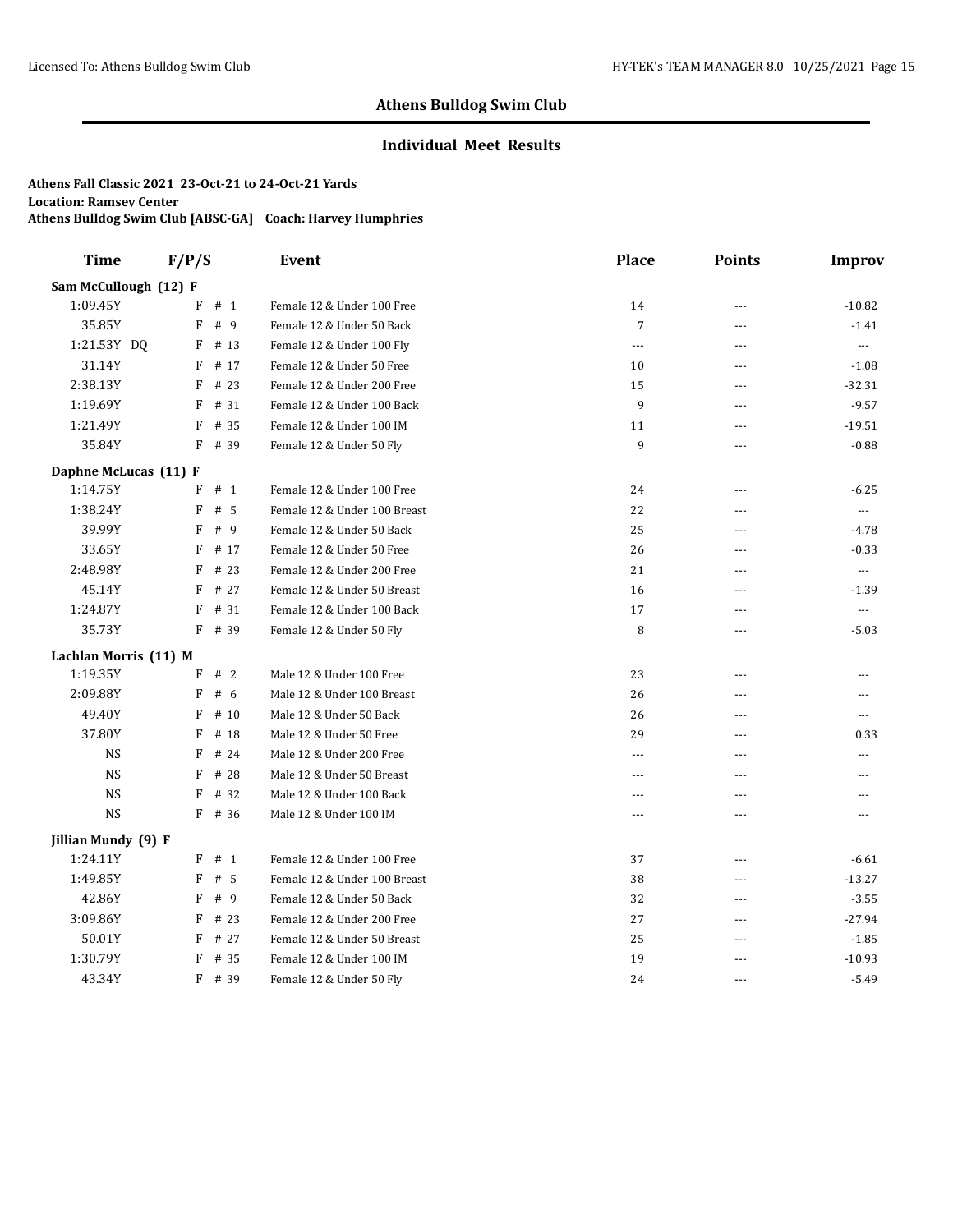## **Individual Meet Results**

| <b>Time</b>            | F/P/S |          | Event                        | <b>Place</b>   | <b>Points</b> | Improv               |
|------------------------|-------|----------|------------------------------|----------------|---------------|----------------------|
| Isabella Nelson (13) F |       |          |                              |                |               |                      |
| <b>NS</b>              |       | F # 3    | Female 200 Free              | ---            | ---           | $\cdots$             |
| 3:10.88Y               | F     | # 7      | Female 200 Breast            | 35             | ---           | $-22.76$             |
| <b>NS</b>              | F     | # 11     | Female 100 Back              | $\overline{a}$ | ---           | $\cdots$             |
| 30.85Y                 | F     | # 19     | Female 50 Free               | 70             | ---           | $-3.70$              |
| 1:10.84Y               | F     | # 21     | Female 100 Free              | 66             | ---           | $-7.18$              |
| 1:30.66Y               | F     | # 25     | Female 100 Breast            | 44             | ---           | $-9.64$              |
| <b>NS</b>              | F     | # 29     | Female 200 Back              | $\overline{a}$ | $---$         | $\cdots$             |
| <b>NS</b>              |       | $F$ # 33 | Female 200 IM                | ---            | ---           | $\cdots$             |
| Ansley Nunnally (14) F |       |          |                              |                |               |                      |
| NS                     | F     | # 21     | Female 100 Free              | ---            | ---           | ---                  |
| <b>NS</b>              | F     | # 29     | Female 200 Back              | ---            | ---           | ---                  |
| <b>NS</b>              | F     | # 33     | Female 200 IM                | ---            | ---           | ---                  |
| <b>NS</b>              |       | F # 37   | Female 100 Fly               | ---            | ---           | ---                  |
| Lindy Phillips (7) F   |       |          |                              |                |               |                      |
| 2:03.50Y               |       | $F$ # 1  | Female 12 & Under 100 Free   | 64             | $\cdots$      | $-19.11$             |
| 2:33.99Y DQ            | F     | # 5      | Female 12 & Under 100 Breast | $\overline{a}$ | ---           | $\scriptstyle\cdots$ |
| 1:04.33Y               | F     | # 9      | Female 12 & Under 50 Back    | 66             | ---           | $-0.63$              |
| 58.80Y                 | F     | # 17     | Female 12 & Under 50 Free    | 67             | $---$         | $-0.48$              |
| 1:01.97Y               | F     | # 27     | Female 12 & Under 50 Breast  | 38             | ---           | $-12.03$             |
| 2:16.94Y               | F     | # 31     | Female 12 & Under 100 Back   | 34             | ---           | $\scriptstyle\cdots$ |
| 2:16.01Y               | F     | # 35     | Female 12 & Under 100 IM     | 44             | $---$         | $-14.70$             |
| 1:04.49Y               |       | F # 39   | Female 12 & Under 50 Fly     | 41             | ---           | $\cdots$             |
| Luke Phillips (13) M   |       |          |                              |                |               |                      |
| 2:38.73Y               |       | $F$ # 8  | Male 200 Breast              | 14             | ---           | $-15.13$             |
| 1:08.43Y               | F     | # 12     | Male 100 Back                | 43             | $\cdots$      | $0.07\,$             |
| 2:28.02Y               | F     | # 16     | Male 200 Fly                 | 21             | ---           | $-0.82$              |
| 26.68Y                 | F     | #20      | Male 50 Free                 | 63             | ---           | $-0.50$              |
| 58.14Y                 | F     | # 22     | Male 100 Free                | 48             | ---           | $-1.13$              |
| 2:22.22Y               | F     | # 30     | Male 200 Back                | 15             | ---           | $-18.67$             |
| 2:20.64Y               | F     | # 34     | Male 200 IM                  | 25             | $---$         | $-3.86$              |
| 1:03.35Y               |       | F # 38   | Male 100 Fly                 | 33             | ---           | $-2.78$              |
| Tanvi Prakash (14) F   |       |          |                              |                |               |                      |
| <b>NS</b>              | F     | # 3      | Female 200 Free              |                |               |                      |
| <b>NS</b>              | F     | # 7      | Female 200 Breast            |                | ---           |                      |
| <b>NS</b>              | F     | # 11     | Female 100 Back              |                |               |                      |
| <b>NS</b>              | F     | # 21     | Female 100 Free              |                |               |                      |
| <b>NS</b>              | F     | # 25     | Female 100 Breast            | ---            |               |                      |
| <b>NS</b>              | F     | # 29     | Female 200 Back              | ---            | ---           | ---                  |
| <b>NS</b>              |       | $F$ # 33 | Female 200 IM                | $---$          | $---$         | $---$                |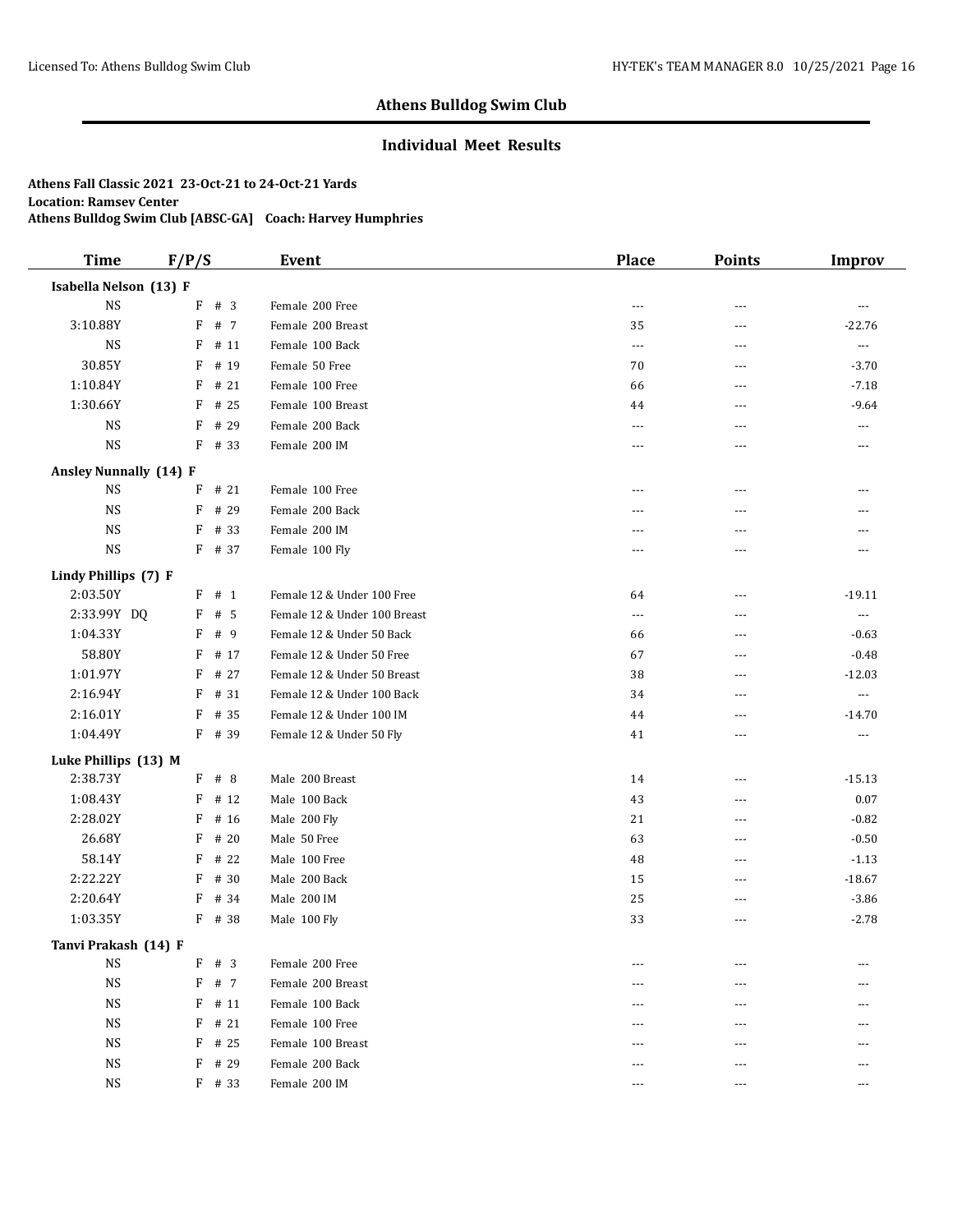## **Individual Meet Results**

| <b>Time</b>            | F/P/S     | Event                        | <b>Place</b>   | <b>Points</b>  | <b>Improv</b>            |
|------------------------|-----------|------------------------------|----------------|----------------|--------------------------|
| Grady Price (11) M     |           |                              |                |                |                          |
| 3:08.75Y               | F # 24    | Male 12 & Under 200 Free     | 19             | $\sim$ $\sim$  | $\overline{a}$           |
| 49.92Y                 | F<br># 28 | Male 12 & Under 50 Breast    | 19             | $\overline{a}$ | $-0.30$                  |
| 1:39.46Y               | F<br># 32 | Male 12 & Under 100 Back     | 18             | $\overline{a}$ | $-6.56$                  |
| 1:39.48Y               | # 36<br>F | Male 12 & Under 100 IM       | 20             | $\overline{a}$ | $-9.54$                  |
| Sam Price (9) M        |           |                              |                |                |                          |
| 50.85Y                 | # 28<br>F | Male 12 & Under 50 Breast    | 21             | $---$          | 2.01                     |
| 1:35.57Y               | # 32<br>F | Male 12 & Under 100 Back     | 15             | $---$          | $-49.08$                 |
| 1:37.22Y               | # 36<br>F | Male 12 & Under 100 IM       | 18             | $\sim$ $\sim$  | $-30.23$                 |
| <b>NS</b>              | F<br># 40 | Male 12 & Under 50 Fly       | $\cdots$       | ---            | $\ldots$                 |
| Caroline Prince (14) F |           |                              |                |                |                          |
| 2:28.16Y               | #3<br>F   | Female 200 Free              | 58             | $---$          | $-31.18$                 |
| 3:06.25Y               | F<br># 7  | Female 200 Breast            | 32             | $\overline{a}$ | $\overline{\phantom{a}}$ |
| 1:16.64Y               | # 11<br>F | Female 100 Back              | 59             | $---$          | $-12.84$                 |
| 28.95Y                 | $F$ # 19  | Female 50 Free               | 57             | $\overline{a}$ | $-0.35$                  |
| Brody Putman (11) M    |           |                              |                |                |                          |
| 1:14.18Y               | F # 2     | Male 12 & Under 100 Free     | 17             | $---$          | $-7.65$                  |
| 1:41.95Y               | F<br># 6  | Male 12 & Under 100 Breast   | 13             | $- - -$        | $-7.78$                  |
| 38.21Y                 | F<br># 10 | Male 12 & Under 50 Back      | 13             | $\overline{a}$ | $-3.02$                  |
| 32.62Y                 | F<br># 18 | Male 12 & Under 50 Free      | 16             | ---            | $-2.80$                  |
| 2:57.85Y               | F<br># 24 | Male 12 & Under 200 Free     | 15             | $\sim$ $\sim$  | $\ldots$                 |
| 46.52Y                 | F<br># 28 | Male 12 & Under 50 Breast    | 13             | $\cdots$       | $-2.95$                  |
| 1:27.18Y               | # 32<br>F | Male 12 & Under 100 Back     | 13             | $\sim$ $\sim$  | $-0.05$                  |
| 1:28.41Y               | $F$ # 36  | Male 12 & Under 100 IM       | 15             | $---$          | $-3.70$                  |
| Joey Rhine (12) M      |           |                              |                |                |                          |
| 1:00.74Y               | F<br>#2   | Male 12 & Under 100 Free     | 3              | $---$          | $-1.37$                  |
| 1:21.28Y               | # 6<br>F  | Male 12 & Under 100 Breast   | 3              | $---$          | $-2.40$                  |
| 1:12.85Y               | F<br># 14 | Male 12 & Under 100 Fly      | 3              | $\overline{a}$ | $-5.87$                  |
| 27.92Y                 | F<br># 18 | Male 12 & Under 50 Free      | $\overline{4}$ | ---            | 0.12                     |
| 2:13.93Y               | F<br># 24 | Male 12 & Under 200 Free     | 3              | $\overline{a}$ | $-2.95$                  |
| 37.40Y                 | F<br># 28 | Male 12 & Under 50 Breast    | 2              | ---            | 0.14                     |
| 1:09.21Y               | F<br># 36 | Male 12 & Under 100 IM       | 2              | $- - -$        | $-2.49$                  |
| 31.53Y                 | F<br># 40 | Male 12 & Under 50 Fly       | $\overline{4}$ | $---$          | $-1.65$                  |
| Gabby Rosser (10) F    |           |                              |                |                |                          |
| 1:20.89Y               | $F$ # 1   | Female 12 & Under 100 Free   | 32             |                | $-6.46$                  |
| 1:37.83Y               | F<br># 5  | Female 12 & Under 100 Breast | 21             | ---            | $\scriptstyle \cdots$    |
| 44.85Y                 | F<br>#9   | Female 12 & Under 50 Back    | 37             | ---            | 2.95                     |
| 36.99Y                 | F<br># 17 | Female 12 & Under 50 Free    | 36             | ---            | 1.03                     |
| 2:59.96Y               | F<br># 23 | Female 12 & Under 200 Free   | 26             | ---            | $\scriptstyle\cdots$     |
| 45.81Y                 | F<br># 27 | Female 12 & Under 50 Breast  | 20             |                | $-7.77$                  |
| 1:28.76Y               | F<br># 35 | Female 12 & Under 100 IM     | 18             | ---            | $-12.96$                 |
| 37.61Y                 | $F$ # 39  | Female 12 & Under 50 Fly     | 14             | ---            | 0.47                     |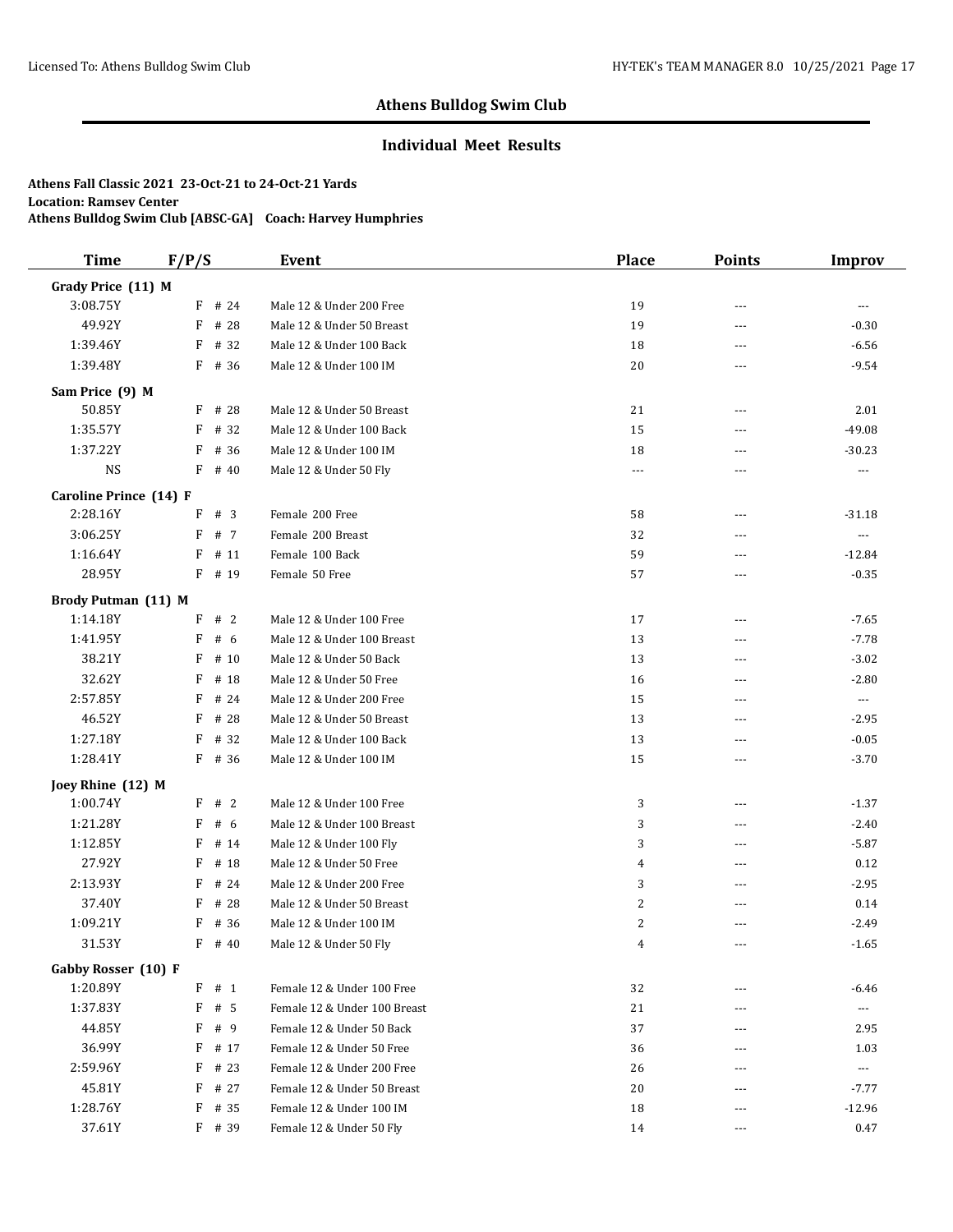## **Individual Meet Results**

| <b>Time</b>                    | F/P/S     | Event                        | <b>Place</b>   | <b>Points</b>  | <b>Improv</b>            |
|--------------------------------|-----------|------------------------------|----------------|----------------|--------------------------|
| Kyleigh Ryan (15) F            |           |                              |                |                |                          |
| 1:05.14Y                       | $F$ # 21  | Female 100 Free              | 52             | ---            | 0.98                     |
| 2:41.12Y                       | F<br># 29 | Female 200 Back              | 19             | ---            | $---$                    |
| 2:46.96Y                       | F<br># 33 | Female 200 IM                | 42             | ---            | ---                      |
| 1:16.88Y                       | F<br># 37 | Female 100 Fly               | 37             | $- - -$        | $---$                    |
| Marleighna Shaffer (13) F      |           |                              |                |                |                          |
| 3:20.58Y                       | $F$ # 3   | Female 200 Free              | 78             | $- - -$        | 0.57                     |
| 4:20.94Y                       | # 7<br>F  | Female 200 Breast            | 45             | ---            | ---                      |
| 1:43.15Y                       | # 11<br>F | Female 100 Back              | 78             | $- - -$        | 0.41                     |
| 37.99Y                         | F<br># 19 | Female 50 Free               | 90             | ---            | $-3.26$                  |
| Lynnette Smith (13) F          |           |                              |                |                |                          |
| 2:27.55Y DQ                    | #3<br>F   | Female 200 Free              | $---$          | $---$          | $\overline{a}$           |
| 3:11.07Y                       | # 7<br>F  | Female 200 Breast            | 37             | ---            | ---                      |
| 1:16.27Y                       | F<br># 11 | Female 100 Back              | 56             | $- - -$        | $\overline{a}$           |
| 30.44Y                         | F<br># 19 | Female 50 Free               | 67             | ---            | $-0.56$                  |
| 1:08.22Y                       | F<br>#21  | Female 100 Free              | 58             | ---            | ---                      |
| 1:31.08Y                       | F<br># 25 | Female 100 Breast            | 45             | $\overline{a}$ | ---                      |
| 2:42.65Y                       | F<br># 29 | Female 200 Back              | 24             | $- - -$        | ---                      |
| 1:26.56Y                       | F<br># 37 | Female 100 Fly               | 46             | ---            | ---                      |
| Turner Teach (13) F            |           |                              |                |                |                          |
| <b>NS</b>                      | F # 3     | Female 200 Free              | $---$          | ---            | ---                      |
| <b>NS</b>                      | F<br># 15 | Female 200 Fly               | $\overline{a}$ | ---            | ---                      |
| $_{\rm NS}$                    | F # 19    | Female 50 Free               | $---$          | $---$          | $---$                    |
| Leah Templin (10) F            |           |                              |                |                |                          |
| 1:22.39Y                       | # 1<br>F  | Female 12 & Under 100 Free   | 35             | ---            | $-3.03$                  |
| 1:56.18Y                       | # 5<br>F  | Female 12 & Under 100 Breast | 45             | $- - -$        | ---                      |
| 1:39.36Y                       | F<br># 13 | Female 12 & Under 100 Fly    | 17             | ---            | $\cdots$                 |
| 35.98Y                         | F<br># 17 | Female 12 & Under 50 Free    | 34             | $- - -$        | 2.29                     |
| 51.15Y                         | F<br># 27 | Female 12 & Under 50 Breast  | 28             | ---            | $-4.68$                  |
| 1:32.02Y DQ                    | # 31<br>F | Female 12 & Under 100 Back   | $\overline{a}$ | $\overline{a}$ | $\overline{\phantom{a}}$ |
| 1:32.36Y                       | # 35<br>F | Female 12 & Under 100 IM     | 21             | ---            | $-3.10$                  |
| 40.22Y                         | F<br># 39 | Female 12 & Under 50 Fly     | 18             | ---            | 2.02                     |
| <b>Bailey Tomlinson (11) F</b> |           |                              |                |                |                          |
| 1:12.69Y                       | $F$ # 1   | Female 12 & Under 100 Free   | 19             |                | $-10.64$                 |
| 1:45.45Y                       | F<br># 5  | Female 12 & Under 100 Breast | 32             | $---$          | $\scriptstyle\cdots$     |
| 37.57Y                         | # 9<br>F  | Female 12 & Under 50 Back    | 12             | ---            | $-3.27$                  |
| 33.11Y                         | F<br># 17 | Female 12 & Under 50 Free    | 20             | ---            | $-1.46$                  |
| 2:41.95Y                       | $F$ # 23  | Female 12 & Under 200 Free   | 17             | ---            | $\hspace{0.05cm} \ldots$ |
| 1:22.50Y                       | $F$ # 31  | Female 12 & Under 100 Back   | 14             | ---            | $-11.09$                 |
| 1:26.37Y                       | F<br># 35 | Female 12 & Under 100 IM     | 16             | ---            | $-11.58$                 |
| 38.32Y                         | F # 39    | Female 12 & Under 50 Fly     | 15             | ---            | $-2.56$                  |
|                                |           |                              |                |                |                          |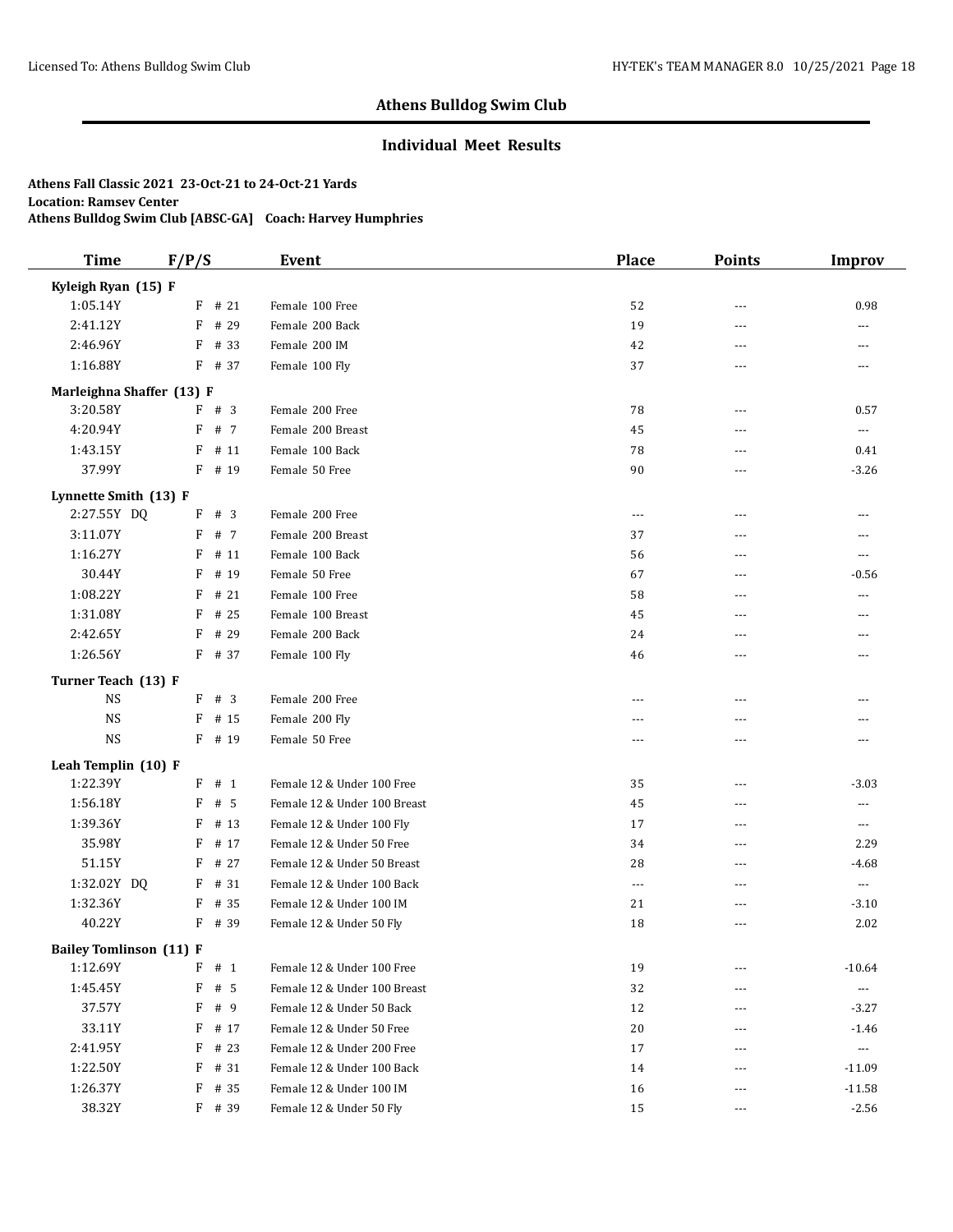## **Individual Meet Results**

| <b>Time</b>                     | F/P/S      | <b>Event</b>               | <b>Place</b> | <b>Points</b>  | Improv               |
|---------------------------------|------------|----------------------------|--------------|----------------|----------------------|
| Torin Trotter (12) M            |            |                            |              |                |                      |
| 55.02Y                          | $F$ # 2    | Male 12 & Under 100 Free   | $\mathbf{1}$ | ---            | $-2.22$              |
| 30.39Y                          | F<br># 10  | Male 12 & Under 50 Back    | $\mathbf{1}$ | $- - -$        | $-0.36$              |
| 1:07.21Y                        | F<br># 14  | Male 12 & Under 100 Fly    | $\mathbf{1}$ | $---$          | $-2.03$              |
| 25.46Y                          | F<br># 18  | Male 12 & Under 50 Free    | $\mathbf{1}$ | $- - -$        | $-0.28$              |
| 2:01.73Y                        | # 24<br>F  | Male 12 & Under 200 Free   | $\mathbf{1}$ | $\sim$ $\sim$  | $-6.19$              |
| 1:05.56Y                        | F<br># 32  | Male 12 & Under 100 Back   | $\mathbf{1}$ | $---$          | $-3.35$              |
| 1:05.01Y                        | F<br># 36  | Male 12 & Under 100 IM     | $\mathbf{1}$ | $- - -$        | $-2.94$              |
| 29.84Y                          | F<br># 40  | Male 12 & Under 50 Fly     | $\mathbf{1}$ | ---            | 0.20                 |
| Elin Turner (14) F              |            |                            |              |                |                      |
| 2:20.84Y                        | F<br>#3    | Female 200 Free            | 46           | $---$          | $-13.19$             |
| 2:57.17Y                        | F<br># 7   | Female 200 Breast          | 24           | ---            | $-1.58$              |
| 1:18.46Y                        | F<br># 11  | Female 100 Back            | 62           | $---$          | 0.52                 |
| 28.65Y                          | F<br># 19  | Female 50 Free             | 52           | ---            | 0.69                 |
| Kerrigan Vaughn (11) F          |            |                            |              |                |                      |
| 2:30.12Y                        | # 23<br>F  | Female 12 & Under 200 Free | 9            | $---$          | 5.44                 |
| <b>NS</b>                       | F<br># 31  | Female 12 & Under 100 Back | $---$        | $---$          | ---                  |
| <b>NS</b>                       | F<br># 35  | Female 12 & Under 100 IM   | ---          | ---            | ---                  |
| <b>NS</b>                       | F # 39     | Female 12 & Under 50 Fly   | $  -$        | $- - -$        | ---                  |
| Olivier Voivedich-Walter (11) M |            |                            |              |                |                      |
| 1:26.09Y                        | F # 2      | Male 12 & Under 100 Free   | 31           | ---            | ---                  |
| 1:50.64Y                        | # $6$<br>F | Male 12 & Under 100 Breast | 20           | $\overline{a}$ | ---                  |
| 56.53Y                          | F<br># 10  | Male 12 & Under 50 Back    | 35           | $\cdots$       | 2.72                 |
| 41.23Y                          | F<br># 18  | Male 12 & Under 50 Free    | 31           | ---            | 1.96                 |
| <b>NS</b>                       | F<br># 28  | Male 12 & Under 50 Breast  | $\cdots$     | ---            | ---                  |
| <b>NS</b>                       | F<br># 32  | Male 12 & Under 100 Back   | $\cdots$     | $---$          | $---$                |
| <b>NS</b>                       | F<br># 36  | Male 12 & Under 100 IM     | $\cdots$     | ---            | ---                  |
| Caz Weldon (10) M               |            |                            |              |                |                      |
| 1:38.91Y                        | #2<br>F    | Male 12 & Under 100 Free   | 38           | $\cdots$       | $-6.71$              |
| 2:15.51Y                        | F<br># 6   | Male 12 & Under 100 Breast | 29           | ---            | $\scriptstyle\cdots$ |
| 44.70Y                          | F<br># 10  | Male 12 & Under 50 Back    | 21           | ---            | $-5.21$              |
| 41.36Y                          | # 18<br>F  | Male 12 & Under 50 Free    | 33           | ---            | $-0.31$              |
| 3:36.62Y                        | F<br># 24  | Male 12 & Under 200 Free   | 22           | $---$          | $-28.80$             |
| 1:42.93Y                        | # 32<br>F  | Male 12 & Under 100 Back   | 19           | ---            | ---                  |
| 1:57.38Y                        | # 36<br>F  | Male 12 & Under 100 IM     | 29           |                | $-11.34$             |
| 1:02.76Y                        | $F$ # 40   | Male 12 & Under 50 Fly     | 27           | ---            | 3.25                 |
| David Werner (11) M             |            |                            |              |                |                      |
| 2:39.16Y                        | F<br># 24  | Male 12 & Under 200 Free   | 13           | ---            | $-25.33$             |
| 46.64Y                          | F<br># 28  | Male 12 & Under 50 Breast  | 14           |                | 2.62                 |
| 1:23.80Y                        | $F$ # 32   | Male 12 & Under 100 Back   | 10           | $---$          | $-11.51$             |
| 1:27.77Y DQ                     | $F$ # 36   | Male 12 & Under 100 IM     | $\cdots$     | $---$          | $\cdots$             |
|                                 |            |                            |              |                |                      |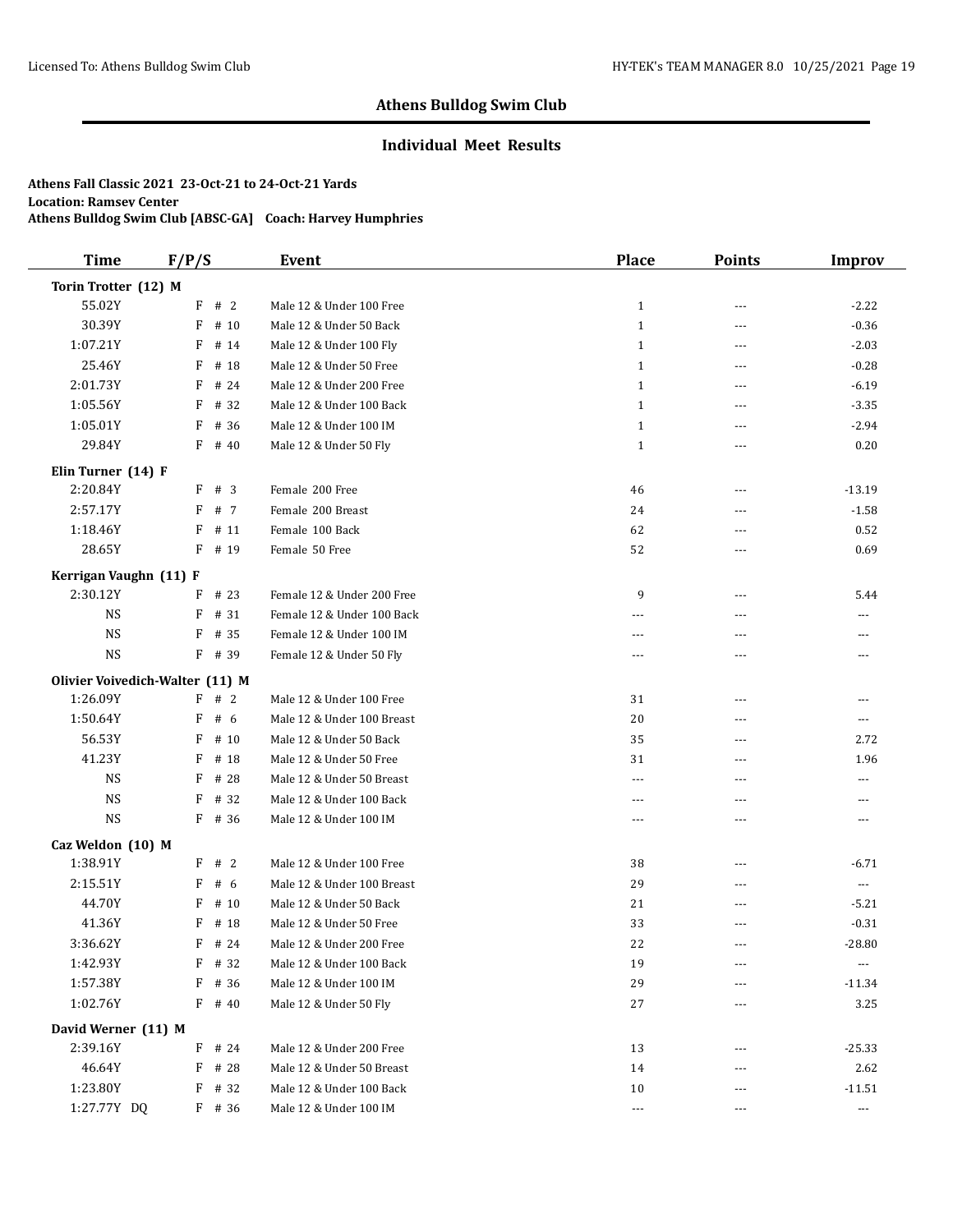## **Individual Meet Results**

| <b>Time</b>             | F/P/S |          | Event                        | <b>Place</b>   | <b>Points</b> | <b>Improv</b>  |
|-------------------------|-------|----------|------------------------------|----------------|---------------|----------------|
| Elliott Woodward (16) M |       |          |                              |                |               |                |
| 1:02.76Y                |       | $F$ # 22 | Male 100 Free                | 58             | ---           |                |
| 1:29.84Y                | F     | # 26     | Male 100 Breast              | 45             | $---$         | $---$          |
| 2:38.69Y                | F     | # 30     | Male 200 Back                | 22             | ---           | $\overline{a}$ |
| <b>NS</b>               |       | F # 34   | Male 200 IM                  | $\cdots$       | ---           | $---$          |
| James Xiao (17) M       |       |          |                              |                |               |                |
| 56.55Y                  |       | $F$ # 12 | Male 100 Back                | 6              | ---           | 1.04           |
| 2:08.60Y                | F     | # 16     | Male 200 Fly                 | 5              | ---           | 4.98           |
| 22.56Y                  | F     | # 20     | Male 50 Free                 | $\overline{4}$ | ---           | 0.41           |
| 54.26Y                  | F     | # 38     | Male 100 Fly                 | 5              | $- - -$       | $0.61\,$       |
| Rayna Xiao (14) F       |       |          |                              |                |               |                |
| 1:14.05Y                | F     | # 21     | Female 100 Free              | 72             | $--$          | ---            |
| 1:36.82Y                | F     | # 25     | Female 100 Breast            | 51             | $---$         | ---            |
| 3:12.34Y                | F     | # 29     | Female 200 Back              | 32             | ---           | ---            |
| 3:12.31Y                |       | $F$ # 33 | Female 200 IM                | 59             | ---           | ---            |
| Ryan Xiao (15) M        |       |          |                              |                |               |                |
| 2:35.63Y                | F     | #8       | Male 200 Breast              | 11             | $- - -$       | 5.49           |
| 1:05.49Y                | F     | # 12     | Male 100 Back                | 30             | ---           | 2.19           |
| 25.71Y                  | F     | # 20     | Male 50 Free                 | 51             | $---$         | $-2.16$        |
| 56.61Y                  | F     | # 22     | Male 100 Free                | 41             | ---           | 0.33           |
| 1:13.45Y                | F     | # 26     | Male 100 Breast              | 20             | ---           | 2.01           |
| 2:20.20Y                | F     | # 34     | Male 200 IM                  | 24             | $---$         | $-12.66$       |
| Carson Yeomans (13) F   |       |          |                              |                |               |                |
| 2:28.46Y                | F     | #3       | Female 200 Free              | 59             | $- - -$       | $-9.06$        |
| 2:59.44Y                | F     | # 7      | Female 200 Breast            | 27             | ---           | $-29.77$       |
| 1:13.01Y                | F     | # 11     | Female 100 Back              | 48             | $---$         | $-3.99$        |
| 31.14Y                  | F     | # 19     | Female 50 Free               | 72             | ---           | 0.41           |
| 1:10.80Y                | F     | #21      | Female 100 Free              | 65             | ---           | 1.02           |
| 2:41.51Y                | F     | # 29     | Female 200 Back              | 22             | ---           | $-15.71$       |
| 2:47.90Y                | F     | # 33     | Female 200 IM                | 43             | ---           | $-18.49$       |
| 1:24.18Y                | F     | # 37     | Female 100 Fly               | 44             | ---           | $-0.98$        |
| Raleigh Yeomans (10) F  |       |          |                              |                |               |                |
| 1:30.46Y                |       | F#1      | Female 12 & Under 100 Free   | 48             |               | $-30.64$       |
| 2:13.12Y                | F     | # 5      | Female 12 & Under 100 Breast | 53             | ---           | $-10.44$       |
| 43.95Y                  | F     | # 9      | Female 12 & Under 50 Back    | 36             | ---           | $0.30\,$       |
| 40.42Y                  | F     | # 17     | Female 12 & Under 50 Free    | 51             | ---           | 1.19           |
| 3:26.69Y                | F     | # 23     | Female 12 & Under 200 Free   | 29             |               | ---            |
| 1:38.15Y                | F     | # 31     | Female 12 & Under 100 Back   | 25             | ---           | $-12.19$       |
| 1:43.90Y                | F     | # 35     | Female 12 & Under 100 IM     | 32             |               | $-11.43$       |
| 51.40Y                  |       | $F$ # 39 | Female 12 & Under 50 Fly     | 29             | $---$         | $-1.47$        |